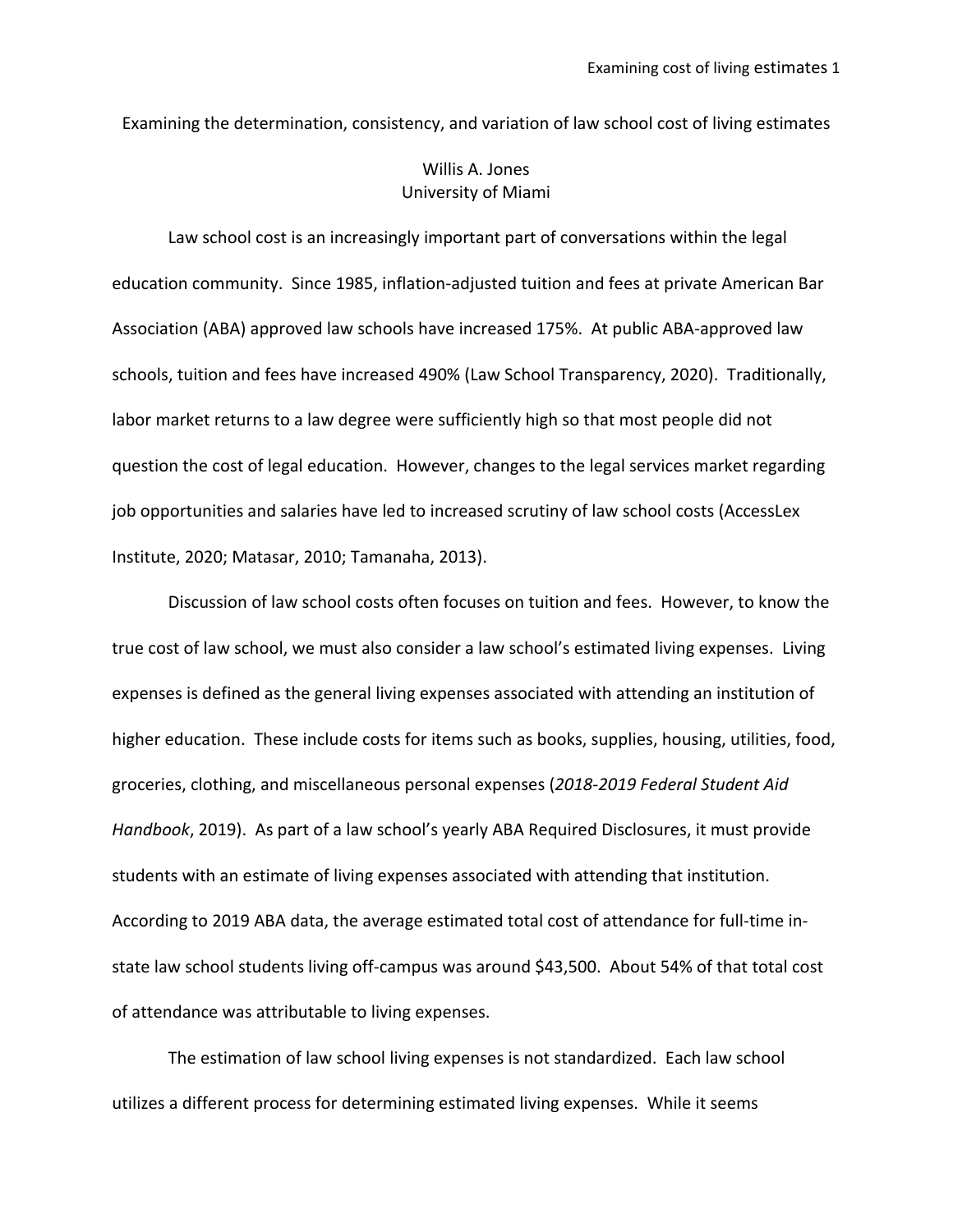reasonable that law schools would seek to precisely estimate living expenses for students, there are several reasons why this might not be the case. Law schools might lack access to important information about regional costs for housing, transportation, food, etc. Like financial aid offices for the larger university (Goldrick-Rab, 2016), law school financial aid offices might be burdened with limited staff, heavy caseloads, and an increasing amount of data reporting responsibilities. Therefore, they might have limited time to obtain the information necessary to develop valid living expense estimates.

Law schools might also use estimated living expenses to position themselves within the legal education marketplace. While tuition and fees might be difficult to adjust (Kelchen, Goldrick-Rab, & Hosch, 2017), estimated living expenses are in theory less regulated and more amendable to change without creating a significant administrative burden on a law school. Law schools looking to present themselves as an affordable option within a particular tier might artificially lower its estimated living expenses to appear less expensive. On the other hand, some law schools may look to artificially increase their estimated living expenses out of a desire to appear more expensive. This higher 'sticker price' might help a law school attract more and higher quality students (Li, 2018).

Inaccurate living expense estimates from law schools can have a detrimental impact on students. A law school's estimated living expenses determine the maximum financial aid and loans available for students. If law schools systematically underestimate actual living expenses for an area, students may receive less financial aid than needed to cover their expenses. This could lead to difficulties in paying for law school that could be a detriment to student success (Edwards, 1996). On the other hand, if law schools are systematically overestimating living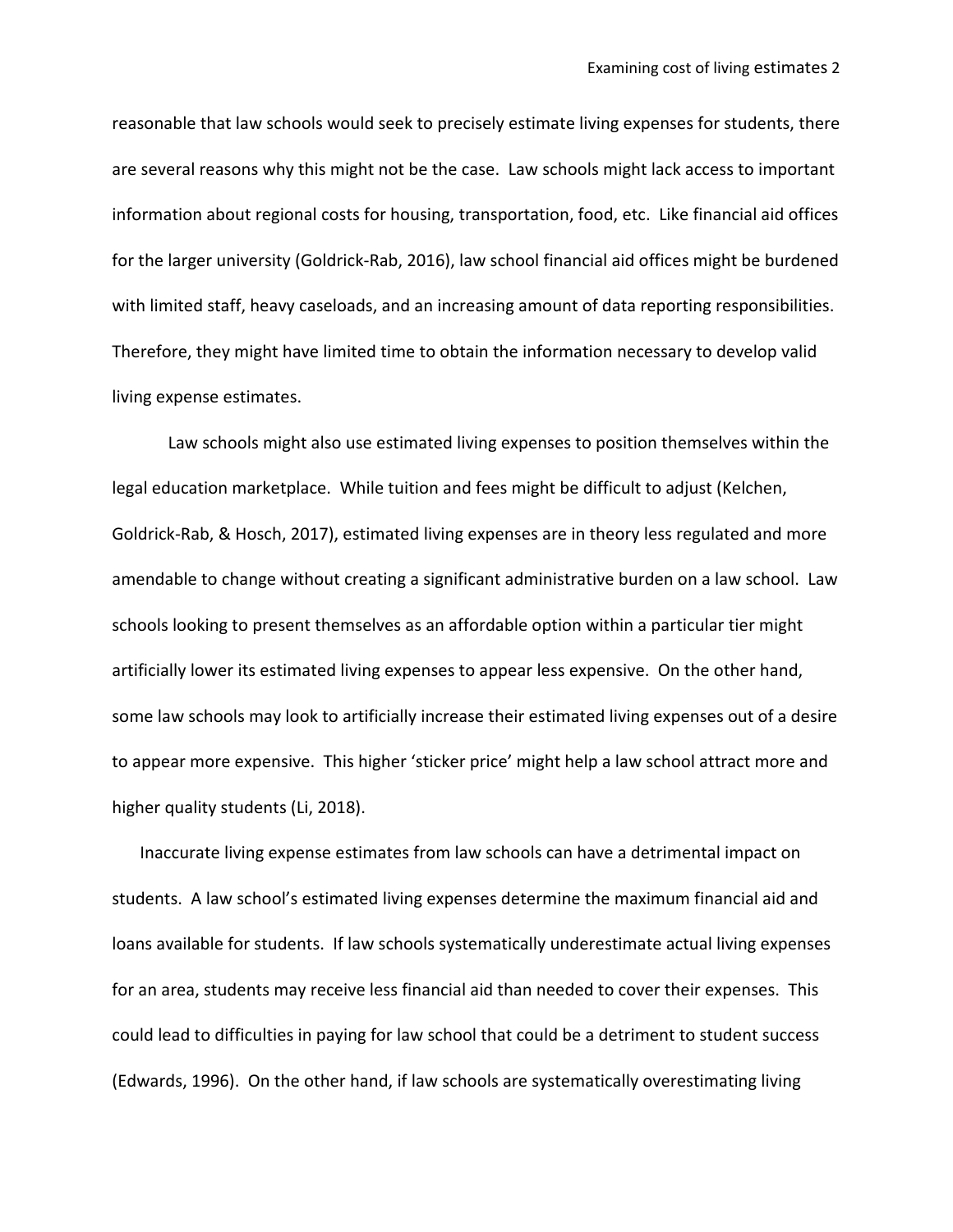expenses, students can take out larger amounts of loans than they actually need and find themselves in greater debt than necessary. Despite warnings from law schools that individual living expenses vary depending on personal choices and circumstances, Ryan (2020) notes that many law students borrow at or near the law school sticker price. There is also evidence that 'sticker price' is an important determinate of student perceived ability to pay for higher education (McDonough & Calderone, 2006; Seltzer, 2017). Students, especially underrepresented students, receiving misinformation about living expenses might self-select out of certain schools despite the generous amount of tuition discounting provided by many law schools

 So while tuition and fees are an important aspect of law school cost and affordability, so too are estimated living expenses. Unfortunately, the higher education community knows very little about estimated living expenses at law schools. Little empirical work has systematically investigated how law schools determine estimated living expenses and whether those estimates are consistent with local costs data. This study used the work of Kelchen et al. (2017) as a framework for better understanding the determination, consistency, and variability of law school estimated living expenses. Three research questions guided this analysis:

- 1. To what extent are published law school estimated living expenses consistent with cost of living estimates derived from local data?
- 2. If published law school estimated living expenses differ from cost of living estimates derived from local data, how much of this variation is attributable to law school characteristics such as enrollment size, location, control, etc.?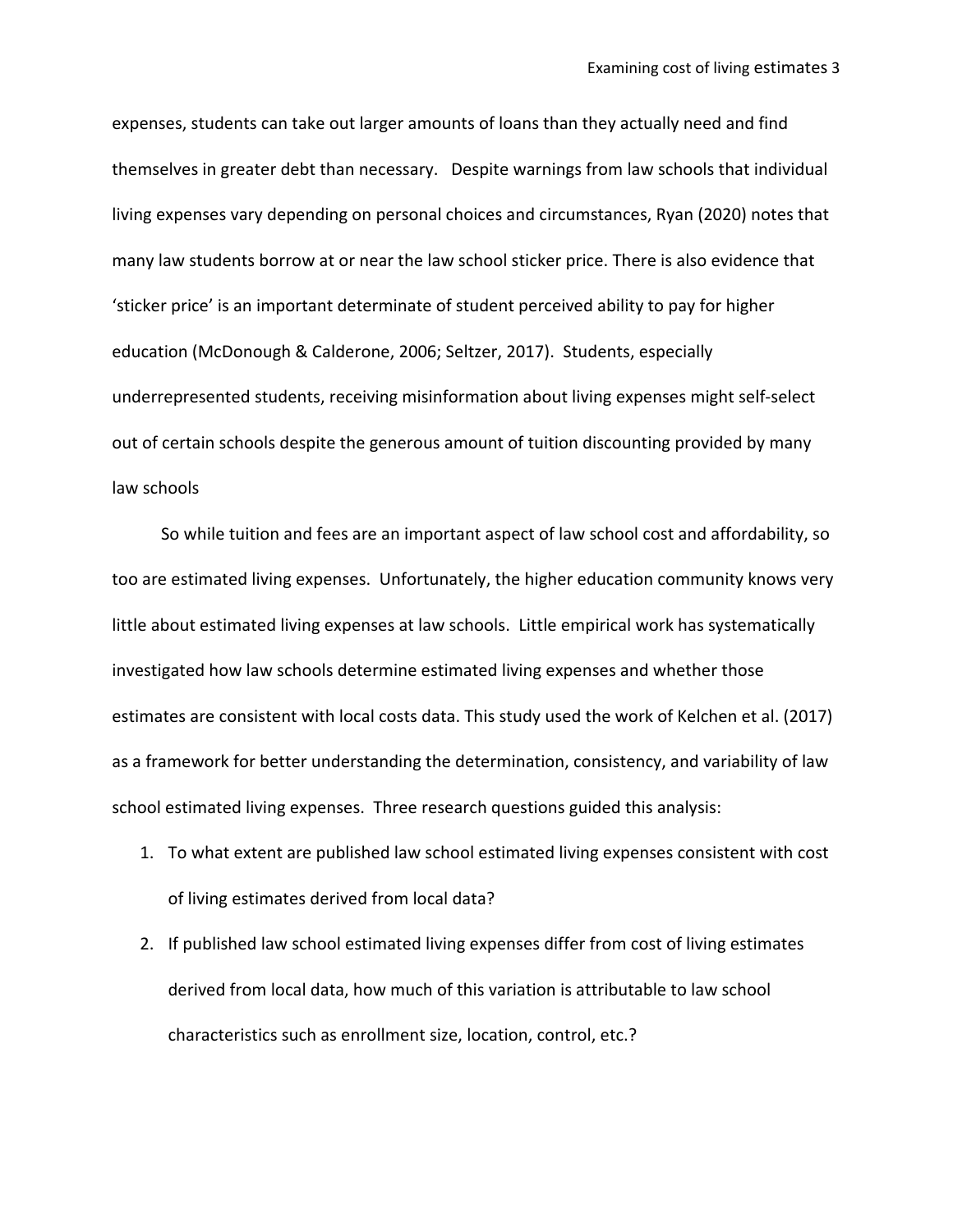3. What process do law school financial aid officers use in determining their institution's estimated living expenses?

### Literature Review

#### *Determining living expenses*

Law schools have considerable flexibility in how estimated living expenses are determined. According to the *2018-2019 Federal Student Aid Handbook*, financial aid officers can use a variety of methods to arrive at average student living expenses including "periodic surveys of your student population, assessing local housing costs or other pertinent data, or other reasonable methods you may devise which generate accurate average costs for various student cohorts" (U.S. Department of Education, 2019, pp. 3-33). Further guidance on estimating student living expenses is provided by the National Association of Student Financial Aid Administrators' (NASFAA) handbook *Developing the Cost of Attendance*. In this handbook, financial aid officers are given significant guidance on how to establish a living expense budget which ensures students have an adequate standard of living while also taking regional costs differences into account. Specific advice is given for establishing how much the average student spends on off-campus housing, transportation, insurance, and miscellaneous costs such as clothing and personal hygiene. To compile data on these costs for students on a particular campus, NASFAA recommends financial aid officers utilize local living costs surveys, data from the U.S. Bureau of Labor Statistics, student surveys/interviews, and conversations with offcampus partners such as landlords.

*Estimated living expenses accuracy*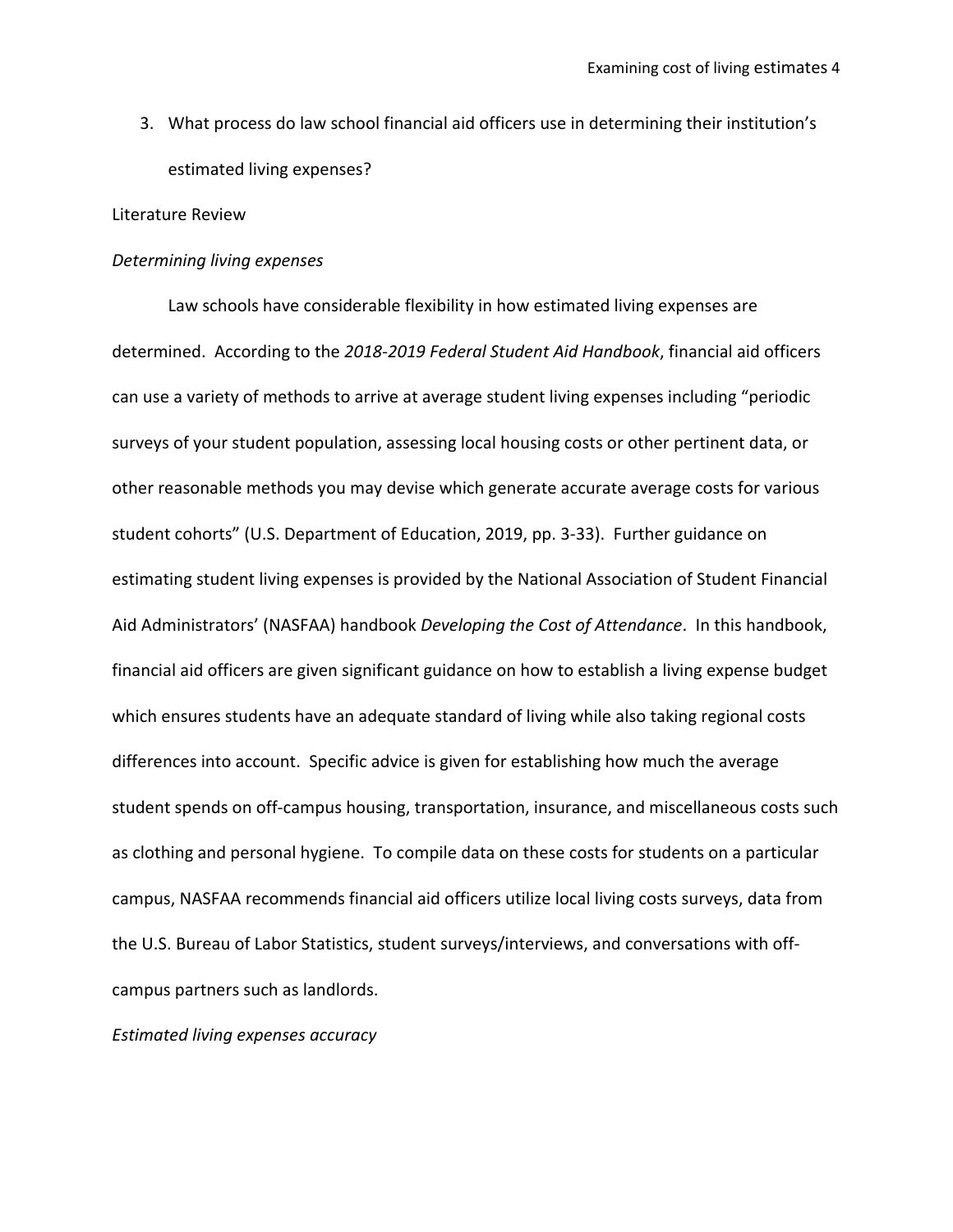Given the discretion provided to law schools and regional differences in costs of living, it is not surprising that published estimated living expenses vary significantly from institution to institution. Whether these published estimated living expenses are accurate, however, is an open empirical question. The work of Kelchen et al. (2017) offers some insight into this question. Kelchen et al. were curious about the fact that often colleges even within less than a few miles of each other often have very different published estimated living expenses. They wondered whether colleges' published estimated living expenses were consistent with local costs of living data. Using data from nearly 6,000 colleges in the U.S., they first collected each college's published estimated living expenses for students living off-campus away from family. Estimated living expenses excluded tuition/fees and books/supplies. Kelchen et al. then collected data from the Department of Housing and Urban Development, Department of Agriculture, Consumer Expenditure Survey, and the Council for Community and Economic Research to create their own estimate of student living expenses for each college. Their estimate of student living expenses in the area where a college is located was based on the Massachusetts Institute of Technology Living Wage Calculator. Kelchen et al. then compared each college's published estimated living expenses to their own estimates of the college's living expenses.

Kelchen et al. (2017) found that across multiple specifications, nearly half of all colleges published living expenses that were at least 20% above or below the researchers' estimated living expenses for the area. Regression analysis was then run to determine what college and county-level variables were associated with differences between the published and researcher created estimated living expenses. Smaller colleges, colleges with higher percentages of Pell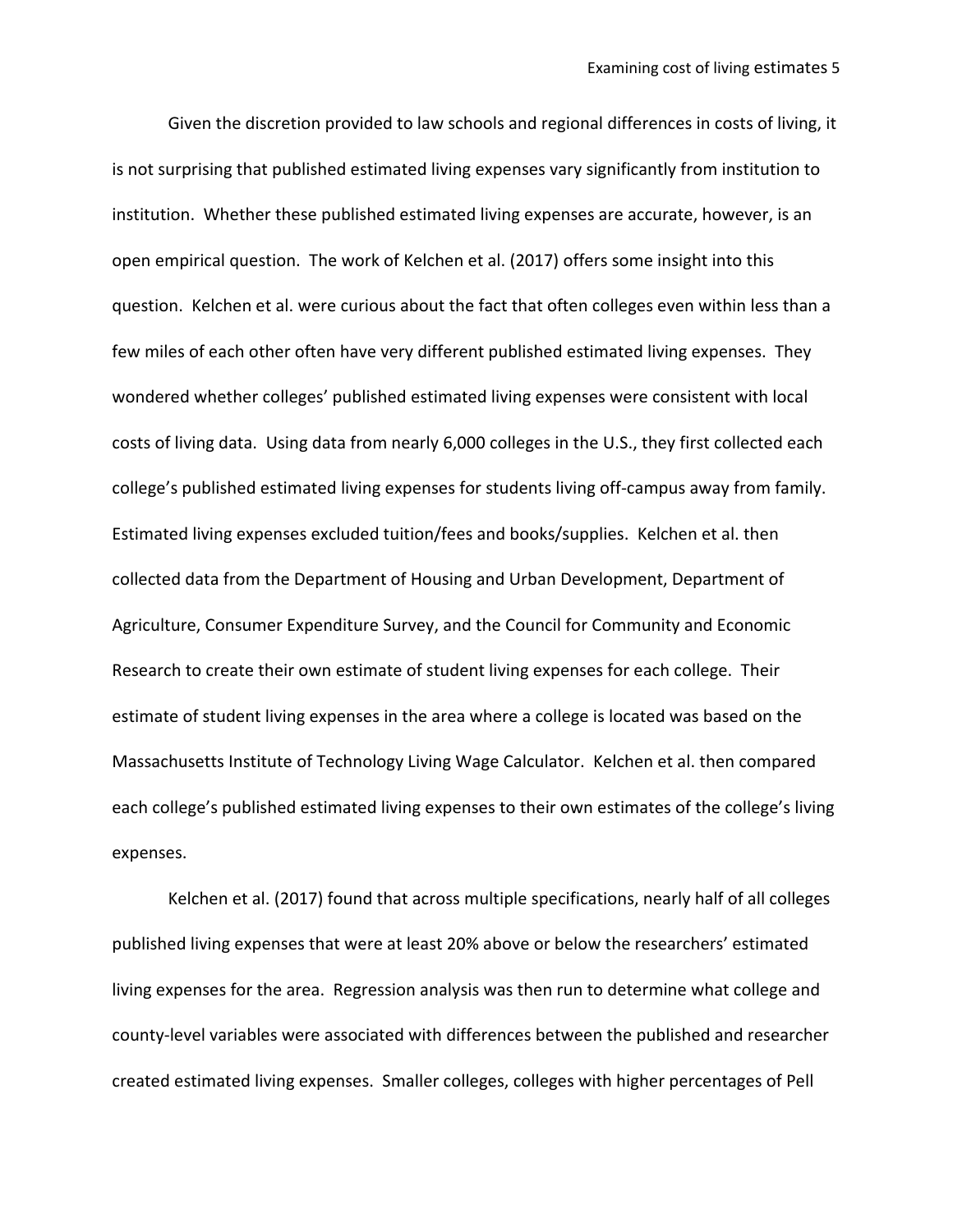grant recipients, and private nonprofit colleges tended to have higher amounts of variability in estimated living expenses.

Kelchen et al. (2017) motivated this study in several ways. Kelchen et al. provide evidence that the estimated living expenses published by many colleges are not consistent with local costs data. If this inconsistency is happening with undergraduate price setting, it could also happen in legal education price setting. As noted earlier, if law school estimated living expenses are not consistent with local costs data, it could create barriers to student success, increased debt, and limit students' perceived range of law school choices. Therefore a rigorous investigation of law school estimated living expenses is vital to individuals that view law school access, affordability, and value as key priorities.

Kelchen et al's (2017) work also creates curiosity as to how colleges go about determining estimated living expenses. What data points are colleges using and what processes are being followed to determine student living expenses? Hearing the voices of financial aid administrators responsible for making these estimates at law schools would be a welcomed addition to the knowledge created by Kelchen et al.

### *Theoretical Framework*

This study is grounded in competition-based pricing theory. Economists have identified three common strategies used by firms to price the goods/services they sell; cost-based, competition-based, and value-based (Amir, Auzair, Maelah, & Ahmad, 2016). Within higher education, the competition-based strategy is dominant (Maelah, Amir, Ahmad, & Auzair, 2012). Competition-based pricing strategy argues that colleges price their services based on how they want to position themselves in the market relative to competitors. Production costs and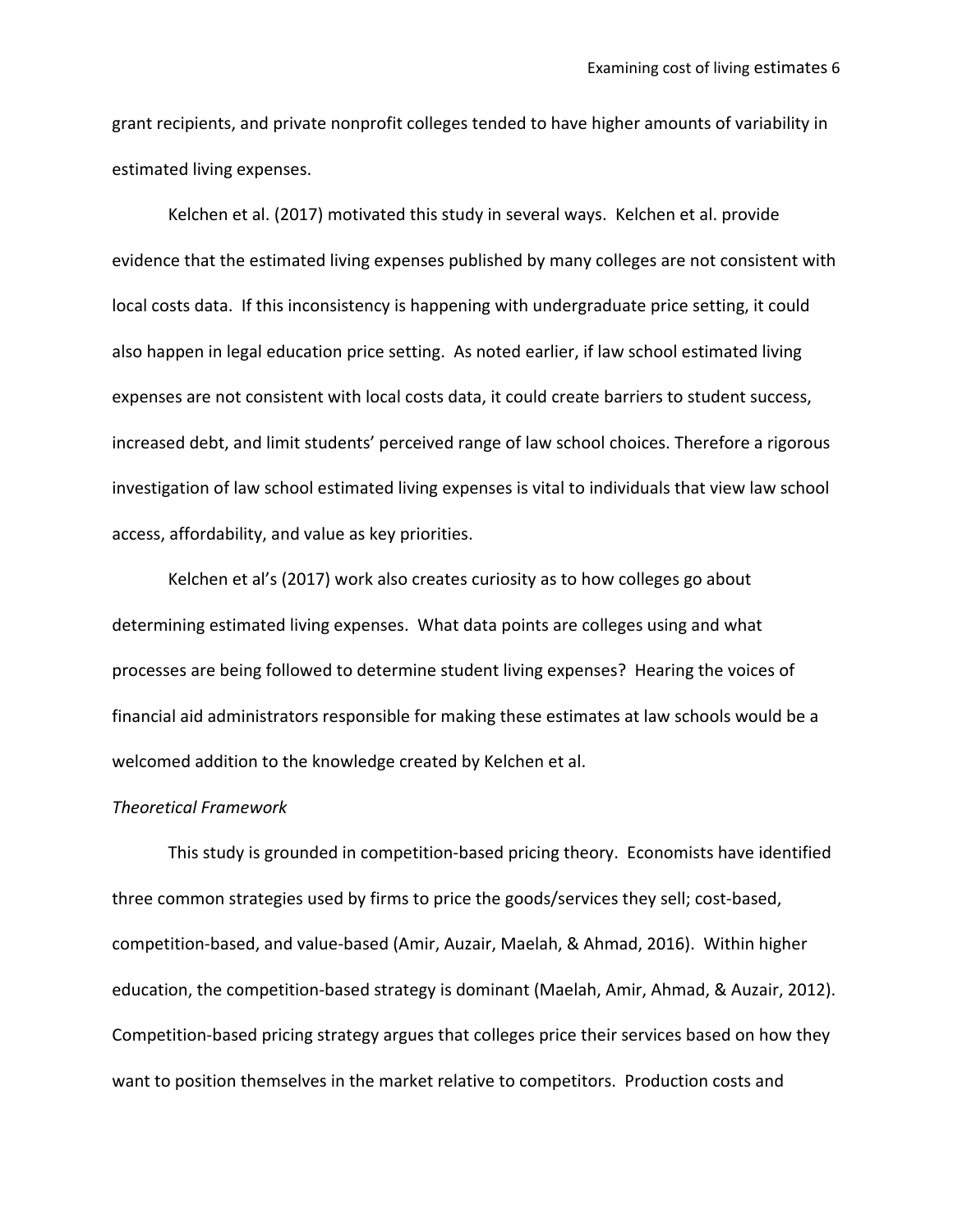perceived value of services are deemed less critical in pricing than benchmark prices set by competitors.

Law schools, like all U.S. colleges and universities, compete in a highly differentiated hierarchical market (Winston, 1999). Competition among private Tier 1 law schools looks different than competition among regional public law schools. Within each of these hierarchical markets, however, law schools can use price to differentiate themselves. In some law school market segments, having a higher published price may be desired as a signal of excellence and prestige. In other segments of the market, lower prices might be desirable as a signal of value. One strategy law schools can use to modify their overall published price is to over or under-estimate student living expenses.

This project is grounded in the idea that because law school prices are competitionbased, law schools use price to differentiate themselves within a market. Given administrative oversight and regulation, law schools often have little autonomy in manipulating tuition and fees. Law schools have much more autonomy to manipulate estimated living expenses. Therefore, laws schools might systematically over or under-estimate student living expenses out of a desire to position themselves more effectively in the market. Based on this framework and previous research from Kelchen et al. (2017), I hypothesized that a substantial number of law schools would have published estimated living expenses that are significantly different from what might be suggested using local costs data.

#### **Methodology**

The research questions guiding this study were: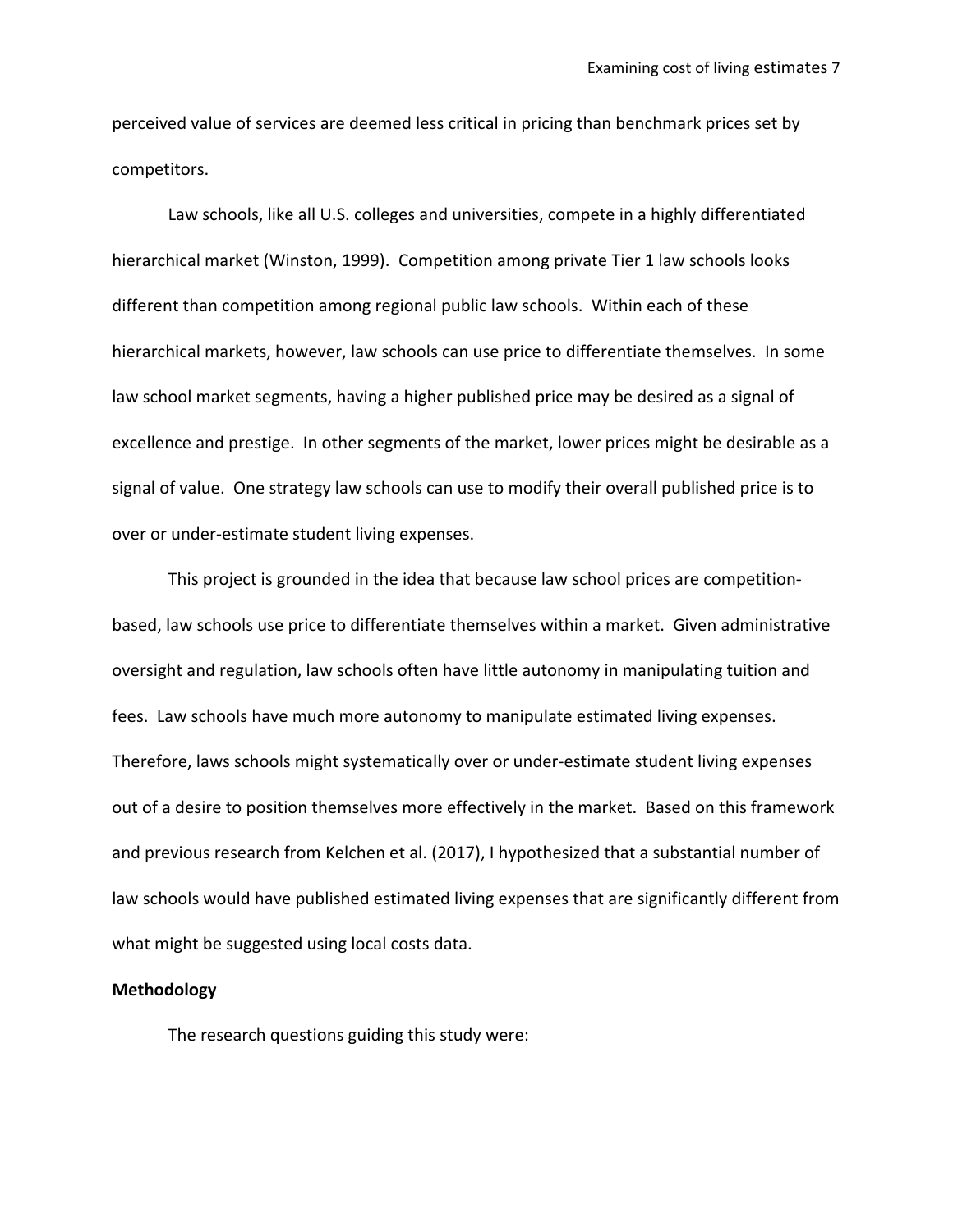- 1. To what extent are published law school estimated living expenses consistent with costs of living estimates derived from local data?
- 2. If published law school estimated living expenses differ from costs of living estimates derived from local data, how much of this variation is attributable to law school characteristics such as enrollment size, location, control, etc.?
- 3. What process do law school financial aid officers use in determining their institution's estimated living expenses?

To answer research questions 1 and 2, I collected law school estimated living expense data from Standard 509 ABA required disclosure forms. As noted earlier, cost of living estimates are defined as the costs for items such as books, supplies, housing, utilities, food, groceries, clothing, and miscellaneous personal expenses associated with attending a particular law school. Each year, ABA-approved law schools must report their estimated living expenses for single students attending law school while living on campus, living off-campus, and living at home. I collected published cost of living estimates for 196 ABA-approved law schools in the continental United States for the 2018-2019 academic year.

After collecting law school published cost of living estimates, I used a modified version of the strategy Kelchen et al. (2017) employed to create estimates of the amount of money needed to cover basic personal expenses in the county where each law school is located. NASFAA's *Developing the Cost of Attendance* monograph describes the various costs components that law schools should use in their overall estimation of cost of living. I used local costs data to create a county-level estimate of each of these components. I describe each component and data source used below.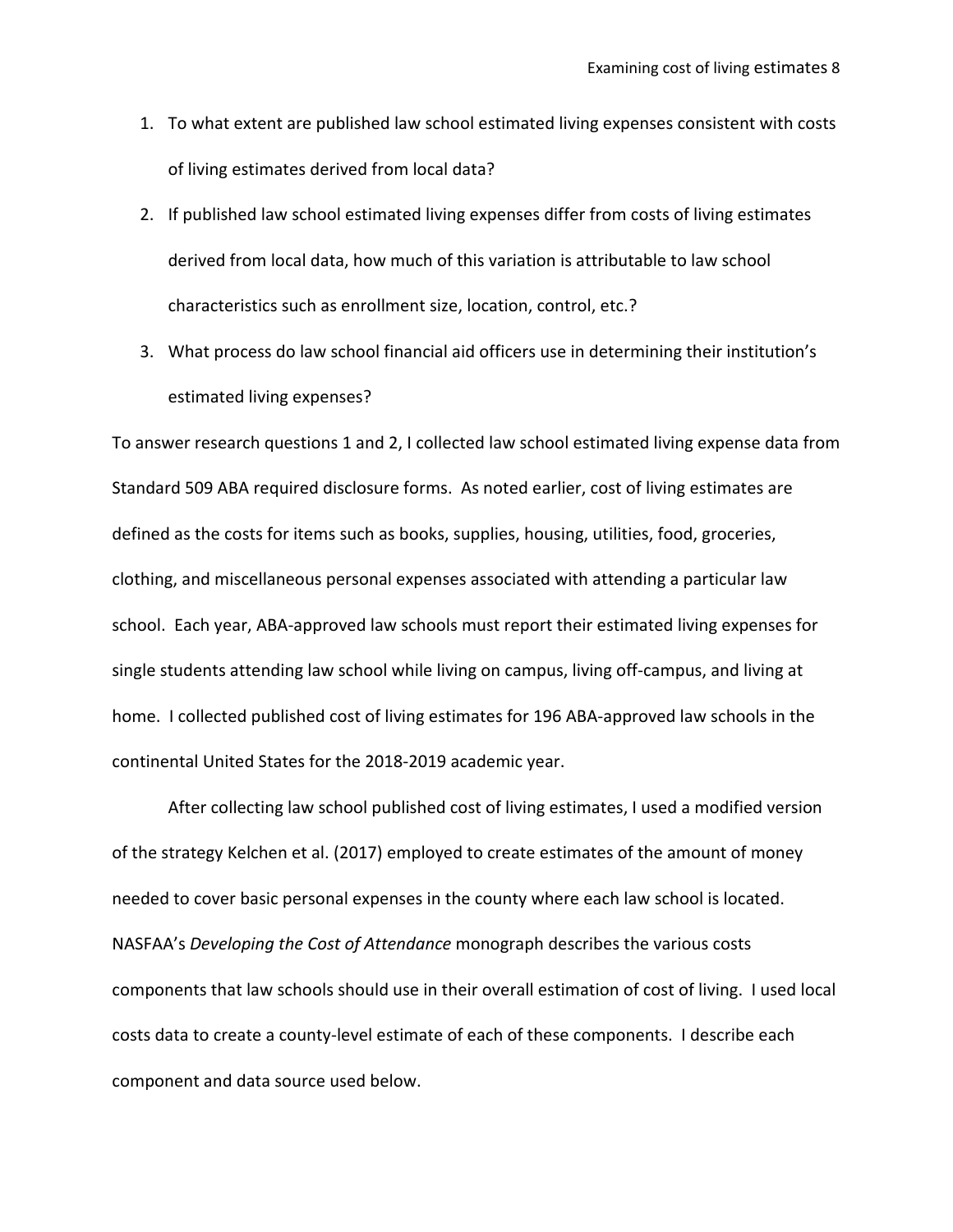*Room*

The NASFAA (2018) monograph notes that room is a core component of an institution's cost of living estimate. Housing allowances should be a reasonable estimate of student housing costs while attending an institution. These housing costs can include rent, insurance, internet access, and utilities (NASFAA, 2018, p. 7).

For my local estimate of student room expenses, I used several data sources. To estimate student rent, I used data from the U.S. Department of Housing and Urban Development. This dataset contains county-level median rent prices for fiscal year 2018. For this study, I used two scenarios with different assumptions about student housing arrangements. First, I assumed a law student lived alone in a studio apartment and paid all of the rent alone. Second, I assumed a law student shared a two-bedroom apartment with a roommate and split rent costs evenly.

I used the U.S. Bureau of Labor Statistics Consumer Expenditure (C.E.) survey to estimate student utility costs. The C.E. provides data on average annual expenditures of persons under the age of 25 for a wide variety of items. I used two housing-related utility costs in this study; electricity and water/public services. To account for county-level differences in utility costs, I used information from the County Cost of Living Index (CCLI, published by the Council for Community and Economic Research) to adjust my utility cost estimates for each institution.

A third component of my student room costs estimate was rental insurance. I obtained data from the Insurance Information Institute on the average cost of renters insurance by state. For estimates of utilities and rental insurance, I made separate calculations assuming a student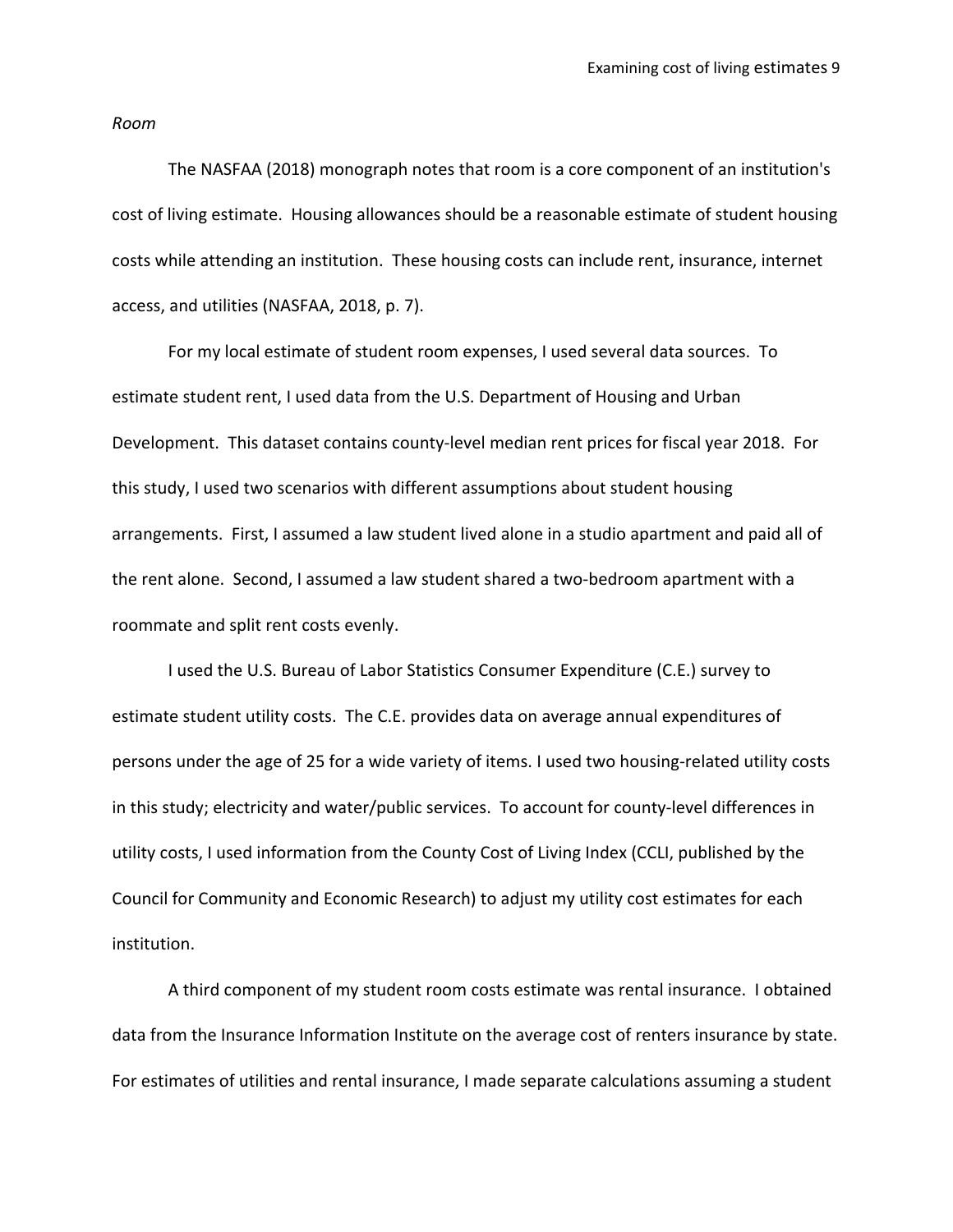lived alone and assuming a student had a roommate (and therefore evenly split the costs of utilities and insurance). I added together these three local estimates of student room costs (rent, utilities, and rental insurance) to represent the room component of a law school's published cost of living estimate. See Table 1 for an overview of components and data sources used.

#### *Board*

Board is an estimate of food expenses students might incur while in law school. As part of its standard cost of living estimate, NASFAA (2018) states that the board allowance "should provide for reasonable costs essential to provide a nutritionally adequate diet for the student" (p. 7). For my local estimate of student board costs, I used data from the United States Department of Agriculture (USDA) Food Plan Monthly Reports from August 2018-June 2019. The USDA food plan provides an estimate of costs for a healthy diet at four price levels. I used average monthly food costs for individuals aged 19-50 on a low-cost plan for this study. I again used the CCLI to adjust these prices for local cost of living differences.

### *Transportation*

The transportation component of the estimated living expenses, according to NASFAA (2018), should include the cost of travel between a student's residence and the institution as well as travel necessary to complete activities such as internships, student teaching, etc. The standard transportation allowance may include gas, oil, license, insurance, and repairs. Payments for the purchase or lease of a car may not be included in a school's standard transportation allowances. For my estimate of student travel costs, I used three variables from the 2018-2019 C.E. Survey; cost for gasoline, fuel, and motor oil, costs for vehicle maintenance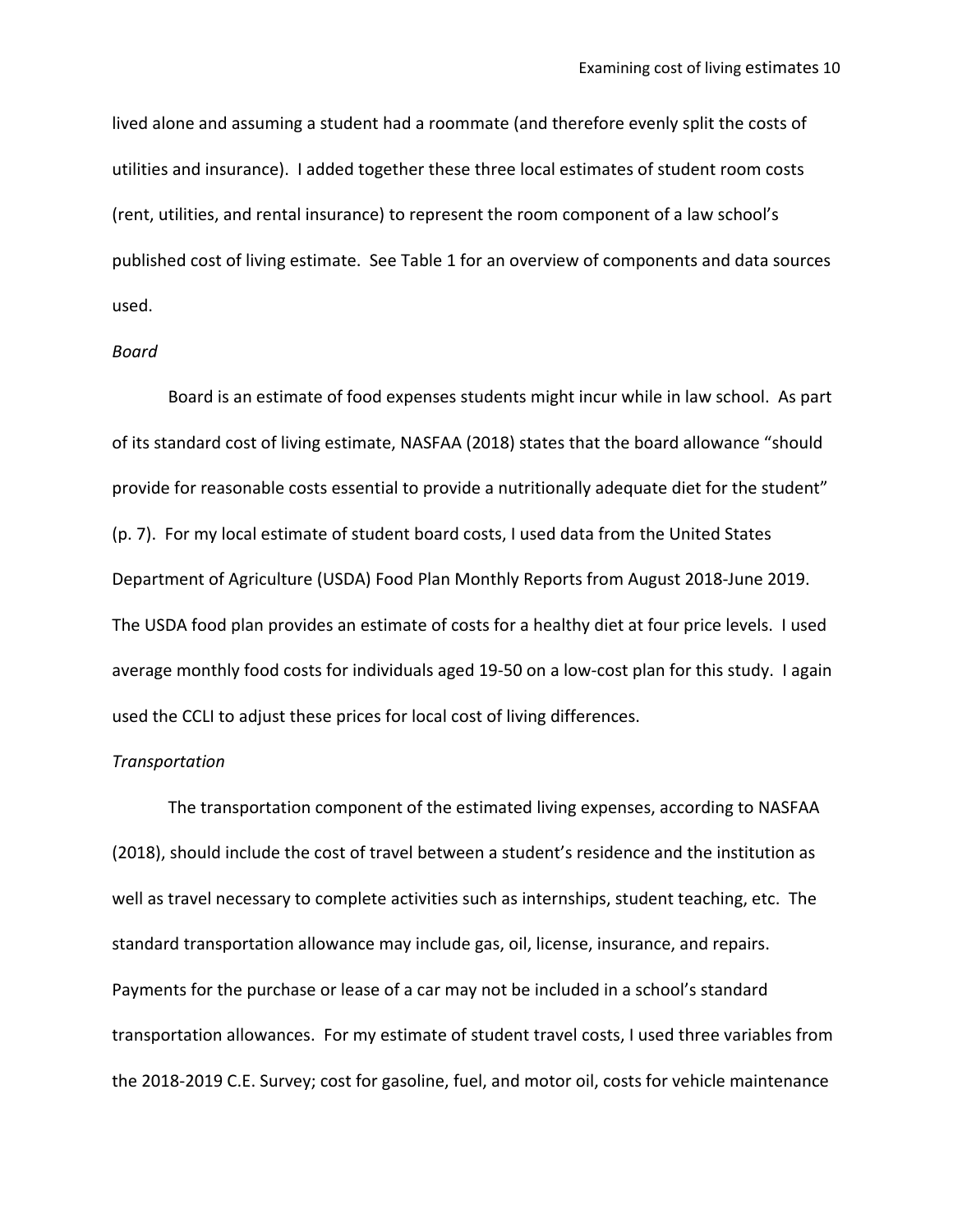and repairs, and costs for vehicle insurance. I used the CCLI to adjust these transportation costs for local cost of living differences.

### *Health Insurance*

A university's standard cost of living allowance can include a health insurance fee if that school requires that all students have health insurance (NASFAA, 2018). To estimate student health insurance costs in my calculations of student living costs, I used data collected by the Kaiser Family Foundation on average marketplace premiums in 2018. This dataset provides state-level monthly premium averages for individuals on a Bronze premium plan.

### *Books and Supplies*

Books and supplies are the cost of educational materials related to a student's course of study (NASFAA, 2018). To obtain school-level estimates of book costs, I used data obtained by the AccessLex Student Loan Calculator. This AccessLex tool, like the Standard 509 ABA Disclosures, collects and publishes law school cost of living estimates. However, unlike the Standard 509 ABA Disclosures, the AccessLex tool provides these data broken down into distinct components such as books, food, loan fees, etc. I used the AccessLex tool to look up the books and supplies cost estimates for each of the 196 law schools in my dataset. For instances where specific books and supplies costs for a law school were not provided in the AccessLex tool, I assigned that school the mean value of books and supplies for all other schools in the dataset.

#### *Miscellaneous Personal Expenses*

The cost of living allowance for miscellaneous personal expenses "includes clothing; personal items (e.g., toiletries, laundry and cleaning, personal hygiene and grooming); mobile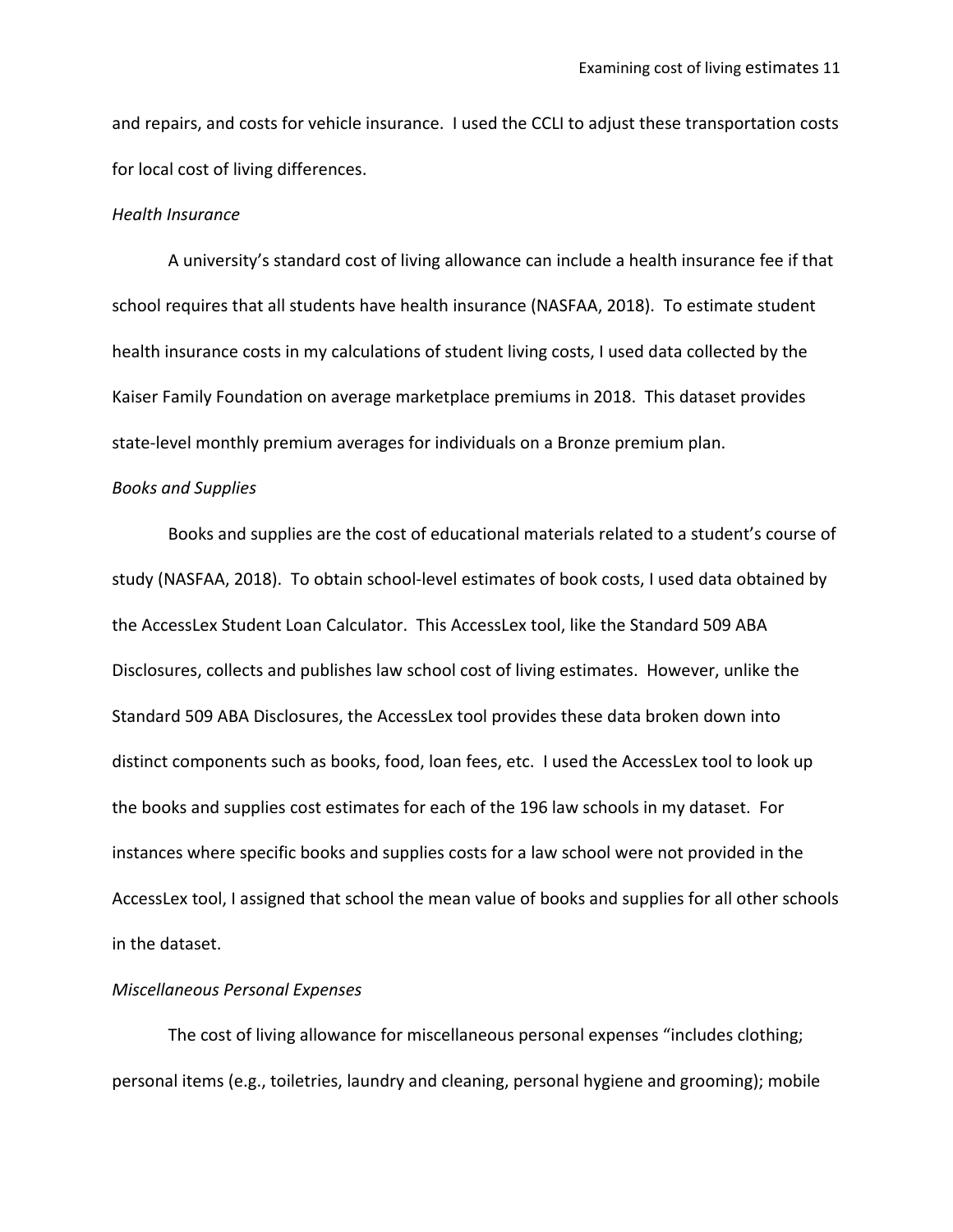phone plan; recreation/entertainment; and uninsured health care costs (copays, prescriptions, OTC medicines, contact lenses, eyeglasses" (NASFAA, 2018, p. 6). Average expenditures for many of these items is available in the C.E. 2018-2019 survey. Therefore, for my miscellaneous personal costs estimate, I used C.E. data on expenditures for apparel (the average for men and women 16 and over), footwear, other apparel products and services, laundry and cleaning supplies, personal care products and services, cellular phone service, entertainment fees and admissions, and other miscellaneous expenditures. Each of these expenditures was adjusted using the CCLI. The combination of all these expenditure categories served as my estimate of the miscellaneous personal expense portion of law school living costs.

After compiling the five components (room, board, transportation, health insurance, books and supplies, and miscellaneous personal expenses) of my locally derived living costs estimate, I compared my estimate with each law school's published cost of living estimate. Because law schools report living expense figures for the 9-month academic year, I converted my living cost calculation into 9-month estimates. I examined the percent difference between each law school's reported living expense estimate and my estimate of living expenses using local data. I used these differences to answer research question 1.

To answer research question 2, I ran regression models to explore whether differences between law school reported living expense estimates and my derived estimates of living expenses correlated with observable law school characteristics. I used seven characteristics as covariates in these regression models. Control was a categorical variable identifying whether a law school was public, private-non-profit, or private-for-profit. Region was a categorical variable identifying what region of the United States (New England, Mideast, Great Lakes,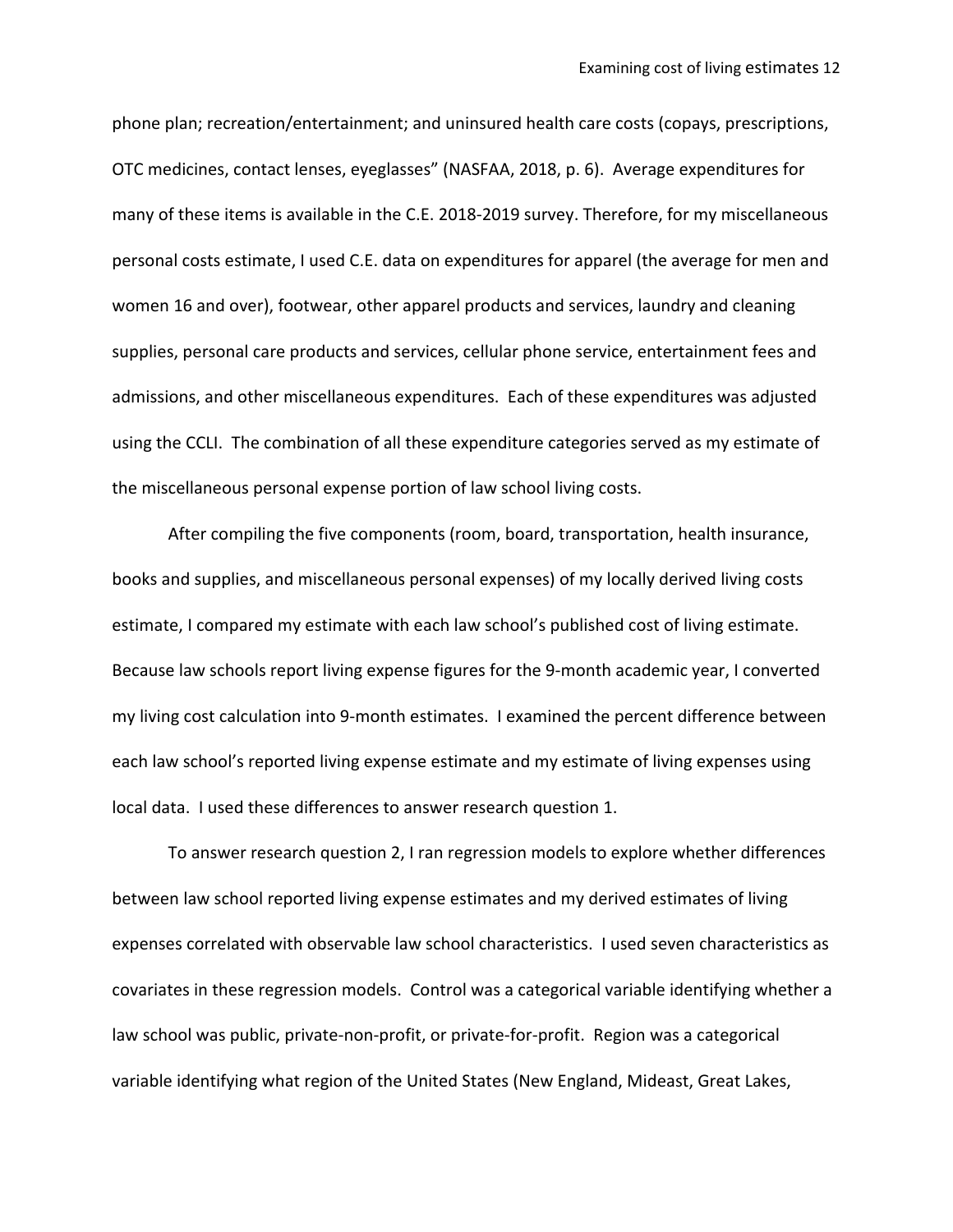Plains, Southeast, Southwest, Rocky Mountains, Far West) a law school was located. Size was a measure of the total J.D. enrollment of a law school in 2018-2019. Selectivity measured the percentage of completed student applications accepted by a law school in 2018-2019. Tuition measured the tuition and mandatory fees for full-time resident students attending a law school for 2018-2019. Racial minority enrollment was the percentage of students attending a law school who were non-white in 2018-2019. Costs of living was the 2018 costs of living index for the county were a law school was located (schools with higher index scores were located in more expensive counties). All but two of these law school characteristics (region and costs of living) were obtained from ABA Standard 509 Information Reports. I obtain school region data from the Integrated Postsecondary Education Data System (IPEDS) and costs of living data from the Council for Community and Economic Research. Table 2 provides summary statistics for the variables used in regression models.

To answer research question 3, I created and distributed a survey designed to identify the information used by law schools to determine their institution's estimated living expenses. The survey was developed in consultation with financial aid officers and other professionals with expertise in university costs of living estimations. The survey asked specifically about the data used by law schools to estimate student living costs and the challenges law schools face in determining these estimates. The goal of the survey was to see how closely law schools followed the guidelines and principles for cost of living estimations proposed by the *Federal Student Aid Handbook* (U.S. Department of Education, 2019) and the *Developing the Cost of Attendance* monograph (NASFAA, 2018)

### **Limitations**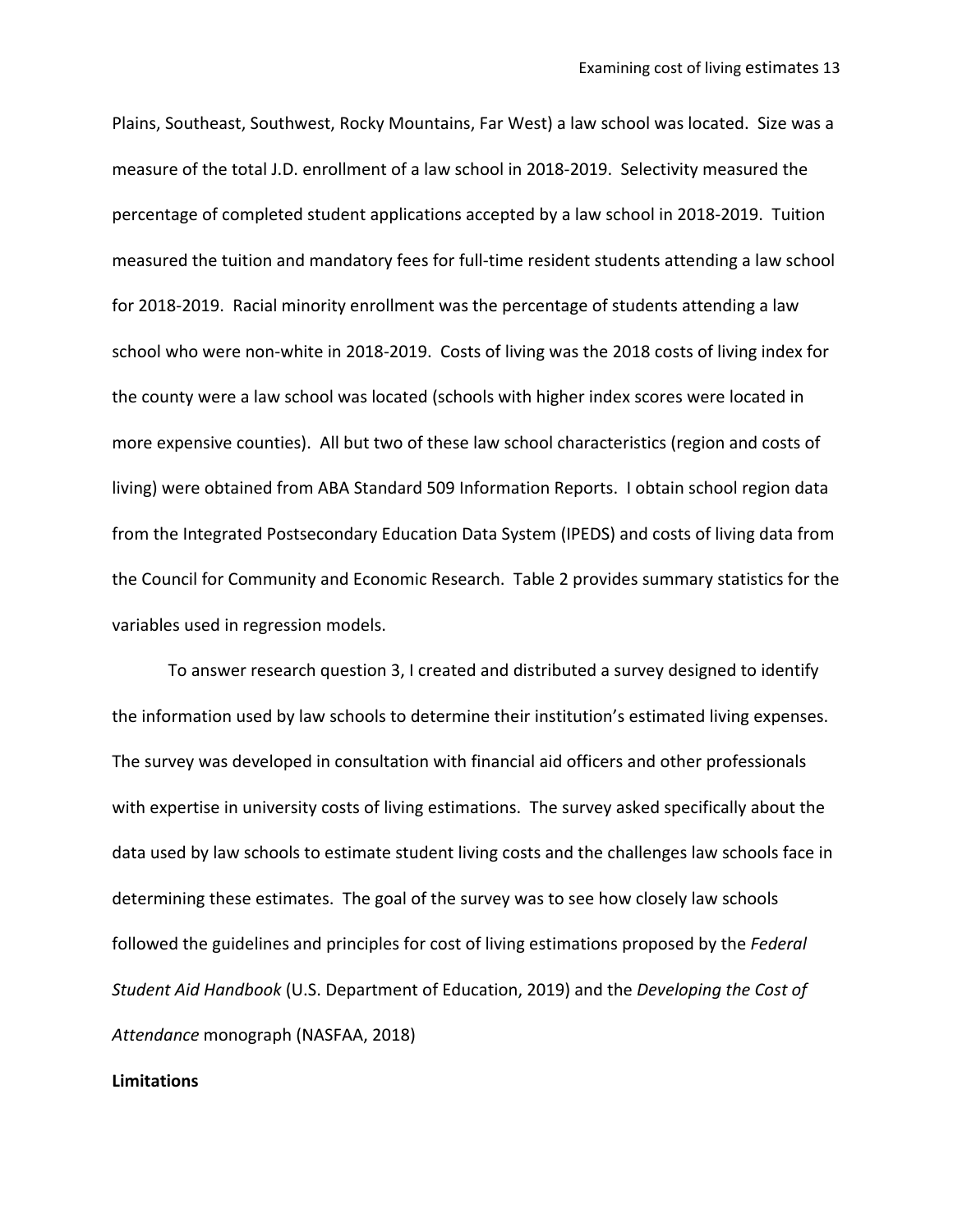The approach I used for estimating law student costs of living estimates using local data has some important limitations that must be considered. First, the components included in my calculation of student costs might not be exhaustive. For example, some law schools might provide allowances for student loan interest or bar exam costs. However, these costs are not part of guidance from the federal government or NASFAA. If law schools are systematically adding additional components to their cost of living allowances that are outside the components recommended by the federal government or NSAFAA, it might explain any lack of consistency between my estimates and published estimates of law student living costs.

Within county variation in student housing costs is another essential factor to consider. In my estimates, I used medien rental prices in the county were a law school is located to estimate student housing costs. However, housing prices near campus could be significantly different than housing prices in other places throughout the county. So, if law schools have more granular data on housing prices close to campus, it could lead to a higher level of inconsistency between published estimates of law school living costs and my estimates of student costs.

#### **Findings from Costs Data**

The mean of published living expense estimate for the 2018-2019 academic year among the 196 law schools in my dataset was \$22,872. The standard deviation was \$4,589 with a range from \$14,020 to \$39,177. The mean of my estimate of law student living expenses using local cost data assuming that a student lives alone was \$21,845. The standard deviation was \$5,429 with a minimum of \$15,461 and a max of \$41,047. My mean estimate for law student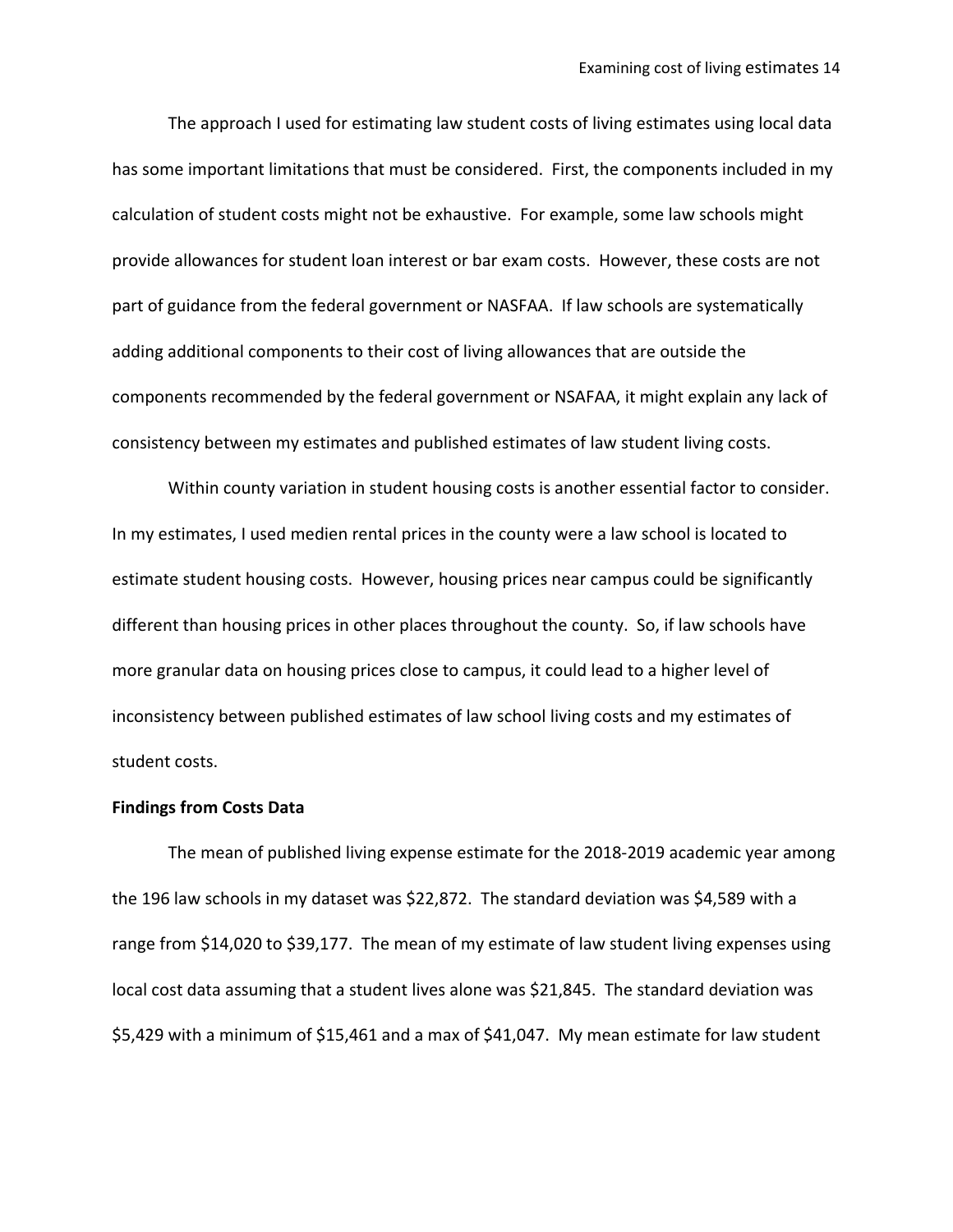living expenses assuming that a student lived with a roommate was \$18,847 with a standard deviation of \$4,219. The range for this variable was \$13,477 to \$33,791.

When comparing published institutional estimates of living costs to my estimate of law student living expenses, I found considerable variation in the consistency between published estimates and my estimates (Table 3). Under the assumption that a law student lived alone, I found that 41% of law schools published cost of living estimates 10% or more above my estimate of student living cost. Only 17% of law schools published cost of living estimated 10% or more below my estimate. The findings suggest that a large percentage of law schools provides costs of living allowances above what I estimated as the amount of money needed for a law school to live alone comfortably.

When we assume that a law student has a roommate, the aforementioned pattern becomes more apparent. In the second part of Table 3, I show the distribution of published law school living costs versus my estimates of student expenses when assuming that a student has a roommate. Around 52% of law schools published costs of living estimates 20% or more above my estimates of student costs. Only 2% of law schools published living estimates 20%or more below my estimates of student cost.

Table 4 reports the findings from regression models exploring whether institutional characteristics are associated with differences between published law school cost of living estimates and my estimates of student living costs. In column 1 the assumption was made that law students lived alone, and in column 2 students were assumed to live with a roommate. In both regression models, over 40% of the variance in differences could be explained by the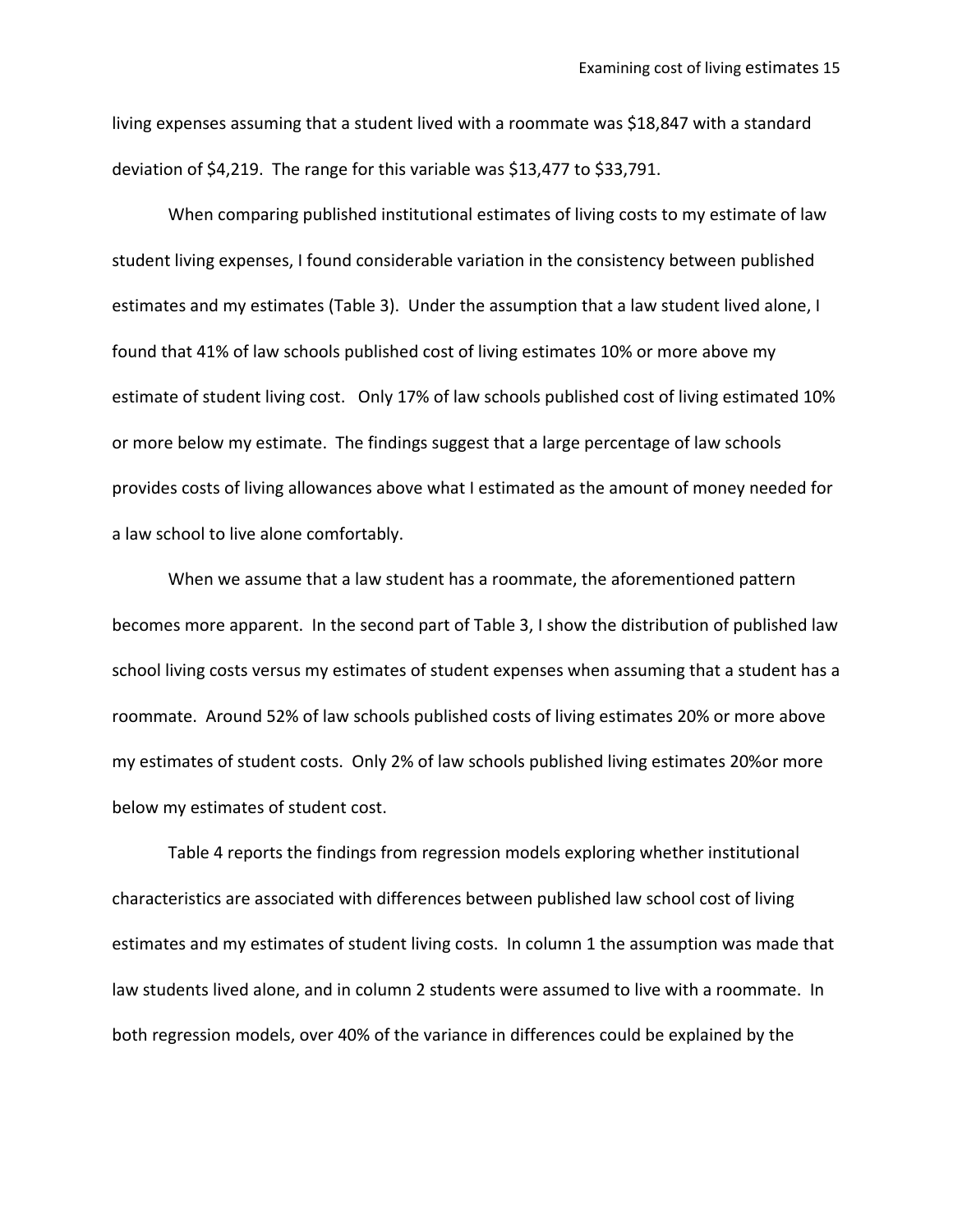characteristics included in the model. This was a high r-squared value relative to the r-squared found in similar work at undergraduate institutions (Kelchen et al., 2017).

Findings from column 1 and column 2 of Table 4 are very similar. Private-not-for-profit law schools, relative to public law schools, published cost of living estimates that were significantly higher than my estimate of law school costs. Published cost of living estimates at the four private-for-profit law schools in this dataset were also significantly higher than my estimate of law student costs. Law school acceptance rates was statistically significant in column 2 and approaching significance in column 1. This suggest that more selective law schools published cost of living estimates below my estimate of law school costs. Cost of living also returned a negative and statistically significant coefficient. Law schools in more expensive counties were more likely to underestimate student living costs needs relative to my estimate of student costs.

The final statistically significant variable in regression models was related to law school student demographics. Law schools with a higher percentage of minority students had published living estimates that were significantly higher than my estimates of law student need.

## **Findings from Survey Data**

The survey instrument created for this study was distributed to a financial aid administrator or associate dean of admissions at each of the 196 APA-approved law schools in the continental United States. Fifty-eight (29%) responded to the survey. These respondents provided a number of interesting insights into the process and challenges associated with setting cost of living estimates. Because the survey was fully anonymous, I could not link survey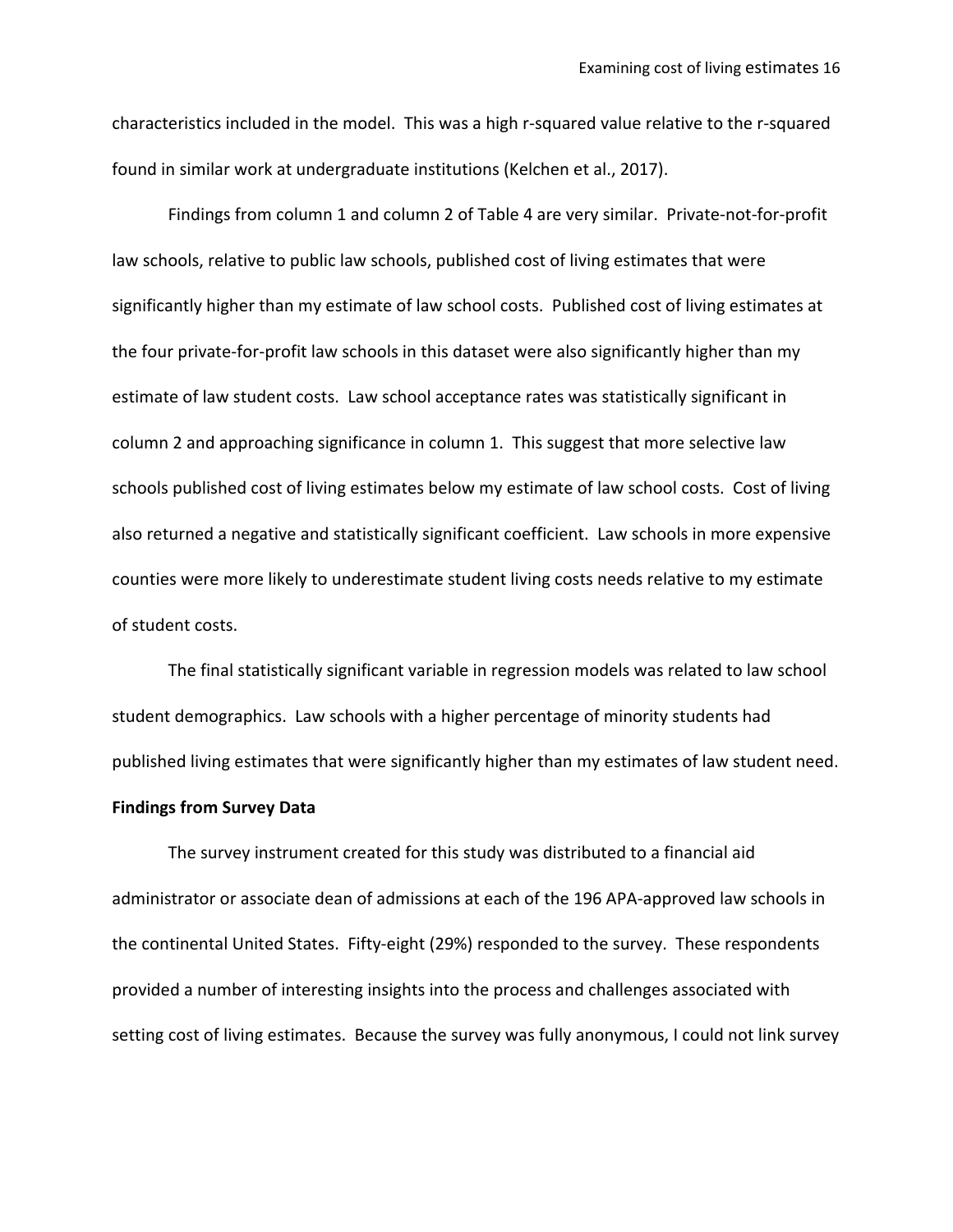responses to actual cost of living data or disaggregate survey findings by institutional type. Therefore, I present broad descriptive findings from the survey here.

When asked about the perceived accuracy of their cost of living estimates, 77% of respondents agreed or strongly agreed that their cost of living estimates were an accurate representation of student costs while attending law school. The majority (63%) also reported no pressure from administrators to set cost of living estimates higher or lower than actual student costs. Around 17% of respondents felt pressure to set cost of living estimates higher than actual student costs, while 8% felt pressure to set cost of living estimates lower (around 12% answered 'not sure'). The survey also found that most law schools reviewed their cost of living estimates frequently. Just over 76% of respondents reported reviewing each component of their cost of living estimate at least once every two years.

For each of the primary components of costs of living estimates (room, board, transportation, books & supplies, miscellaneous costs), the survey asked respondents what sources are typically consulted with making cost calculations. For each component, law schools typically used 3.2 sources to obtain costs data. Table 5 shows the three most common data sources used for each component category. The one commonality across each of these categories was the use of student surveys. Data for determining law school student living expenses most frequently came from institutional surveys of current law students.

The last question on the survey asks respondents "What are the biggest challenges faced by the law school where you currently work in accurately determining estimated living expenses"? Thirty-four respondents answered this open-ended question. Three themes emerged from these answers.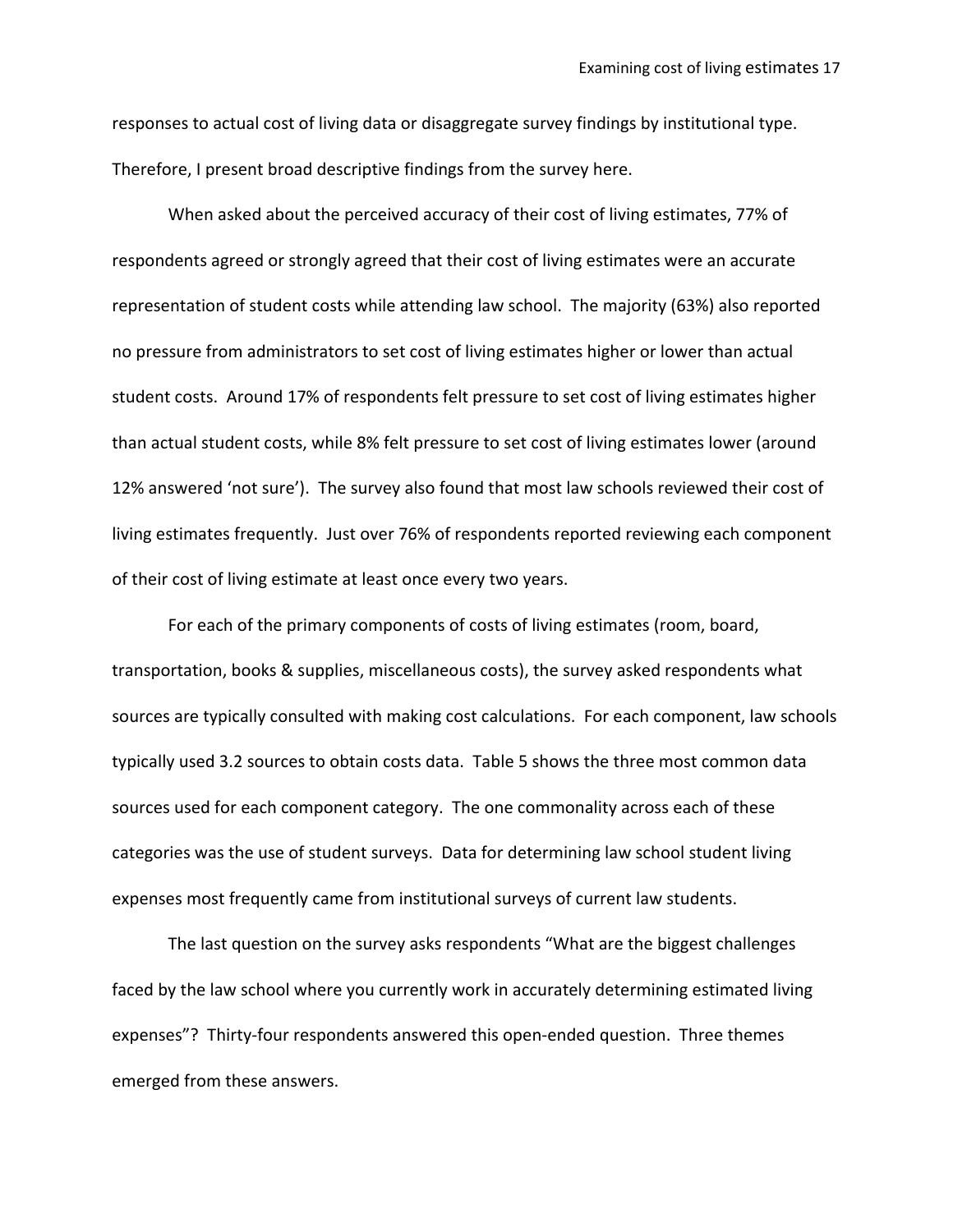#### *Student Response to Surveys*

As noted earlier, surveys were frequently cited by law schools as an important source of data for cost of attendance estimations. However, seven survey respondents noted that convincing law students to complete costs surveys in a timely manner was very challenging. Without these datapoints, law students reported difficulty in accurately determining student costs. One respondent said their biggest challenge was "encouraging students to respond to the living expenses survey in a timely fashion" while another respondent said "feedback from the students when requested for living expenses" was a challenge.

### *Variation in Housing*

The majority of ABA-approved law schools are located in and around metropolitan areas. Cities often have a wide variety of housing options at a wide variety of prices. Law schools noted that this variation in housing prices and student living circumstances made it difficult to create uniform estimates of student living expenses. One survey respondent said "The cost of living varies depending on the area and type of housing in which students reside". Another respondent said "We do not have an on-campus living option, so finding the average cost of apartments that range from suburb to city is my biggest challenge when figuring out estimated living expenses".

### *Autonomy in Setting Cost of Living Estimates*

Four law schools noted that lack of autonomy was the biggest challenge they faced in setting cost of living estimates. These law schools pointed out that at their institution, the graduate school's financial aid office set student cost of living allowances. Therefore, published cost of living estimates did not necessarily reflect the unique costs faced by law students. One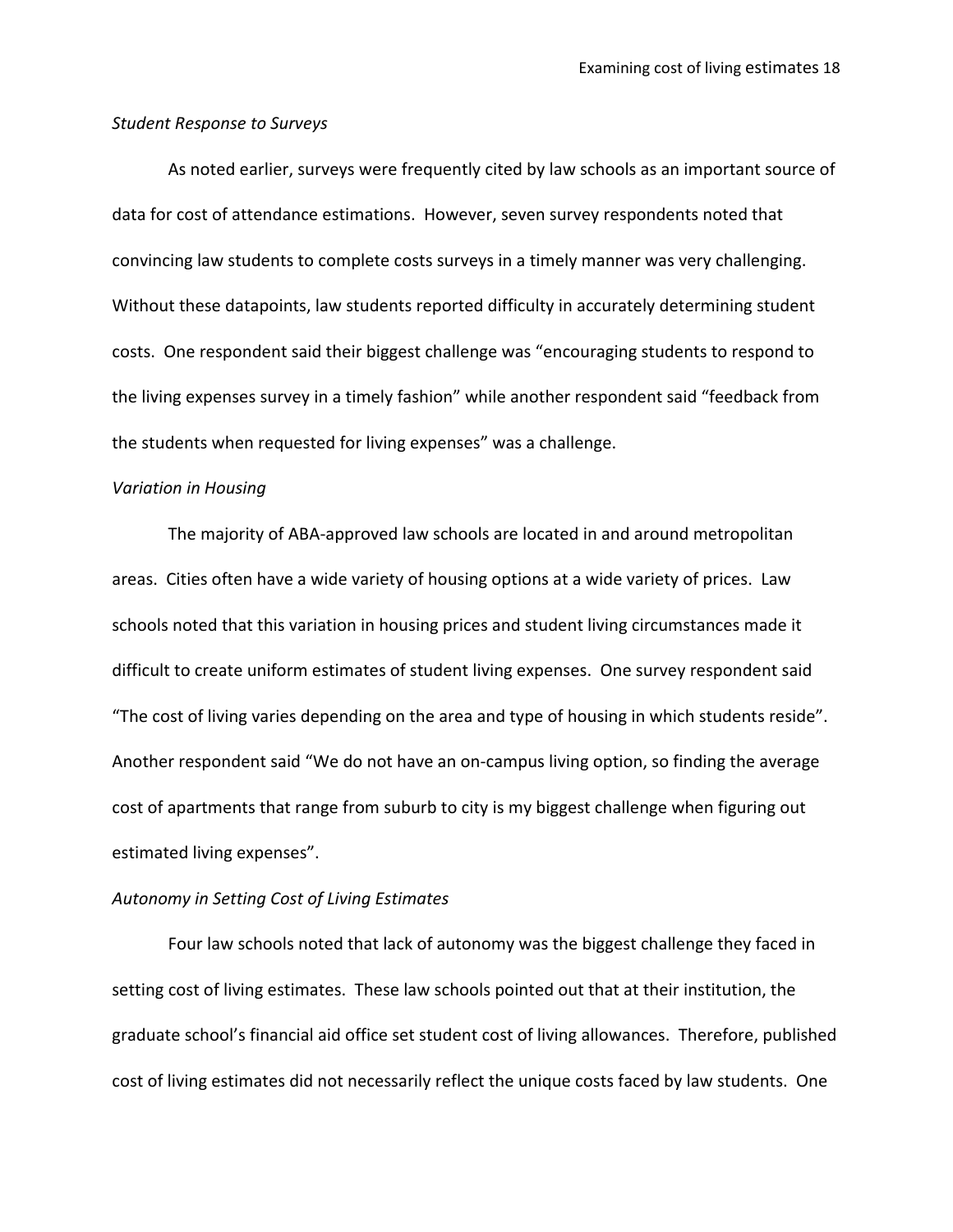respondent said the biggest challenge was that "The law school where I work does not determine COA line items except for books/supplies. All other line items are determined by the University and its Financial Aid Office, and the law school has no input on their calculations or estimates".

#### **Discussion**

There is growing concern about increasing law student debt. Around 74% of law students graduate in debt. An average student borrows around \$118,400 for law school (Byrne, 2021). This debt has been shown to influence law school graduates' marriage decisions, property purchases, and job choices (American Bar Association, 2020; Ryan Jr, 2021).

The amount of money law students can borrow is influenced by law school tuition/fees and estimated living expenses. These estimated living expenses, however, are understudied in higher education. This project explored the consistency, variation, and determination of law school published cost of living estimates. I examined the consistency and variation of estimates by using local cost data to create an estimate of how much law students with a modest standard of living would need to live over nine months in the community where a law school is located. I compared my estimate with each law school's published estimate of student living costs.

The findings showed that law schools tended to overestimate the amount of money needed by law students. Under the assumption that students lived alone, 41% of law schools published cost of living estimates at least 10% higher than my estimate of student costs. Under the assumption that a student has a roommate, over 70% of law schools provided living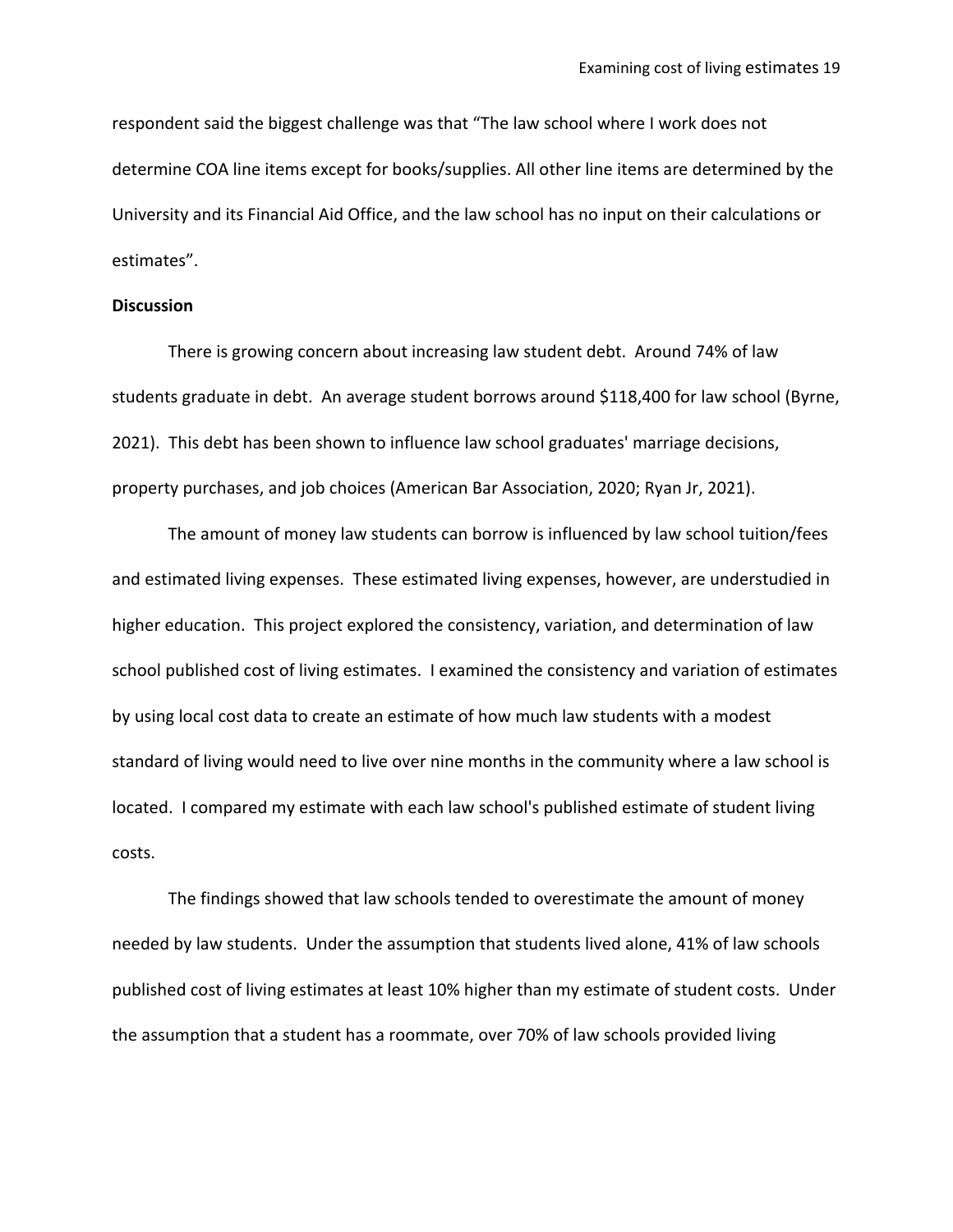allowances at least 10% higher than my estimate. By setting cost of living estimates higher than needed, law schools might be setting up students to overborrow.

The regression findings suggest that this overestimation of law student costs is particularly concentrated at private law schools and law schools with higher percentages of minority students. The findings related to minority students are particularly interesting. Black law school graduates' loan debt is 97% higher on average than white law school graduates. Hispanic students law school graduates' loan debt is 49% higher than their white peers (Hanson, 2021). The findings from this study suggest that these higher debt levels among minority students might be due to the fact that minority students attend law schools where they are allowed to borrow more money. This phenomenon deserves further exploration. Why do law schools with higher levels of minority students overestimate living costs? Is this an intentional or unintentional act by law school administrators? The answers to these questions would provide valuable context to the findings of this study related to minority student enrollment.

Law schools also appeared to systematically underestimate student costs when the law school is located in more expensive counties. While underestimation lowers the likelihood of students overborrowing, it might create other challenges. If law students are unable to borrow enough to cover their basic living expenses, they might not be able to fully engage in the law school experience. If law students need to work more hours, skip meals, or are unable to buy books due to the inability to sufficiently borrow, it could impact their performance in school and, subsequently, their job prospects. Law schools in more expensive counties should be aware of the potential to underestimate law student living costs and adjust accordingly. This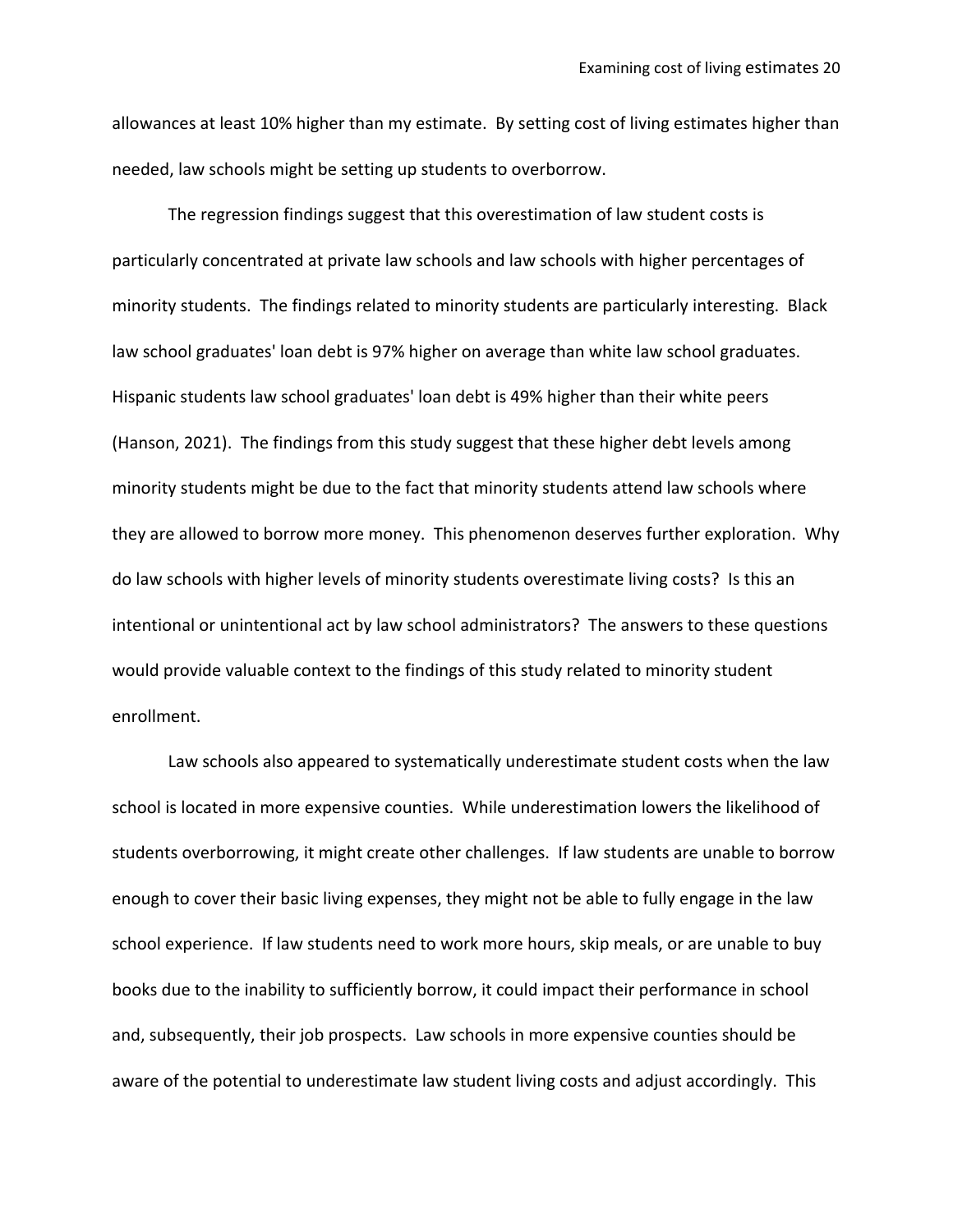might be challenging because within-county variations in things like housing costs are likely greater in more expensive locales. Nevertheless, these law schools must carefully consider the real costs of living students have to ensure that students are able to financially cover their basic needs.

Survey findings from this study suggest that law school administrators would disagree with my assertions that most law schools over or under-estimate law student living costs. Around 77% of survey respondents felt their published law school cost of attendance estimates were accurate. This disconnect between administrator's beliefs and my calculations might be due to differences in the categories included in cost of attendance estimations. In my estimate using local data, I only included categories recommended by the U.S. Department of Education and NASFAA. As noted earlier in this paper, some law schools might have added additional allowances for costs such as loan interest, bar exam, child care, etc. Given the autonomy schools have when estimating student living costs, it is challenging to know precisely what is and what is not included in each school's estimates. Some law schools provide a detailed breakdown of their cost of living estimates on their website. However, my review of law school websites shows that most schools do not provide a detailed breakdown. Perhaps some uniformity in reporting procedures across law schools would help law students and the higher education community better identify the accuracy of living cost estimates. ABA disclosure forms currently only ask law schools for an aggregate cost of living estimate. These disclosure forms should consider requiring more detailed breakdowns of estimated costs for specific categories such as housing, transportation, loan interests, etc. By providing more transparency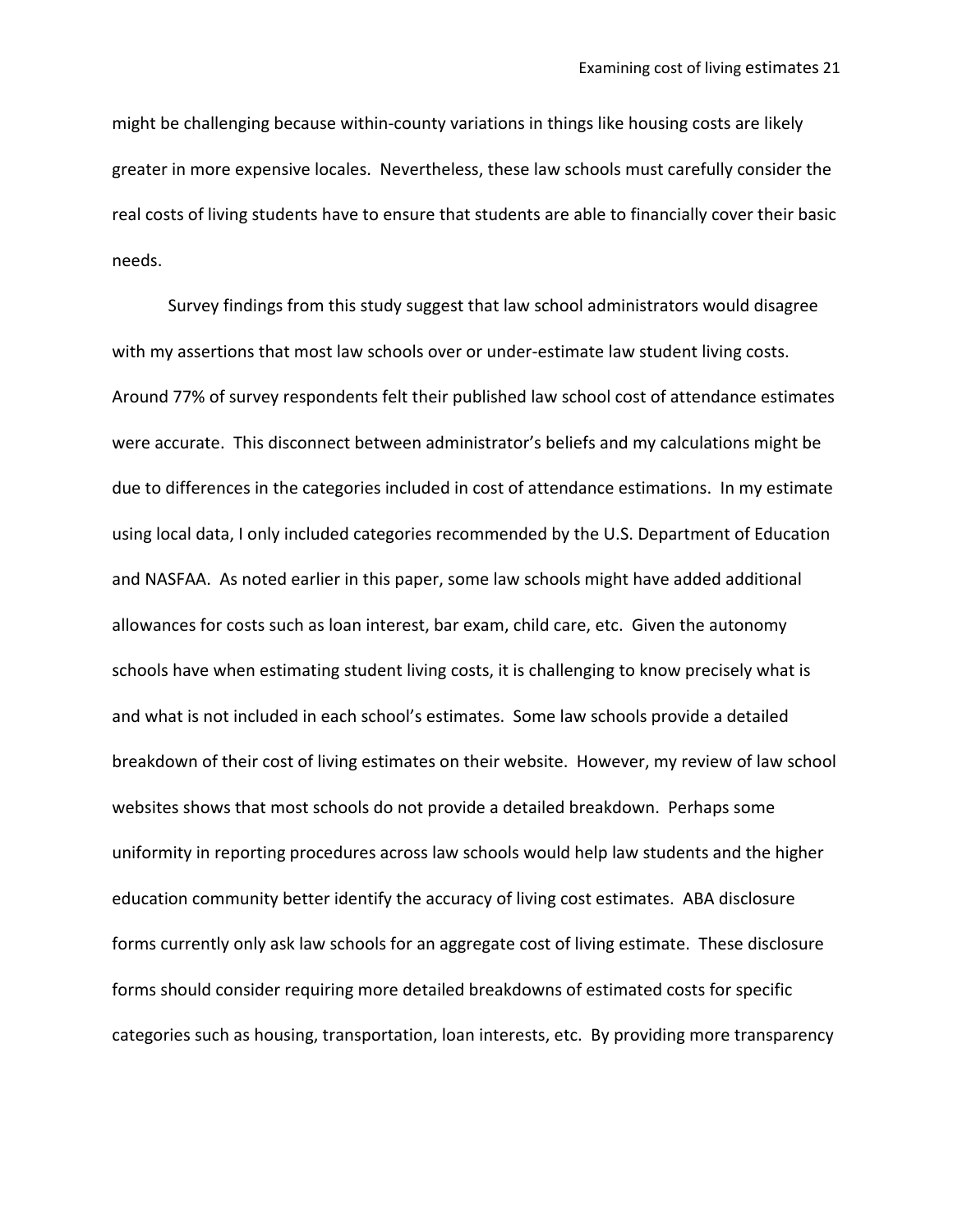in how living costs estimates are created, law students could budget more accurately for their time in law school.

Another interesting finding from the survey data relates to the sources used by law schools to obtain data for cost of living estimates. The most common way law schools obtained information was through student surveys. Given that many financial aid administrators have heavy workloads (Goldrick-Rab, 2016), it is not surprising that they would rely on the ease of student surveys to obtain cost data. Student surveys, however, can be problematic due to concerns about validity and response rates (Porter, 2011). Several survey respondents in this study noted that getting students to complete cost of living surveys is one of their biggest data collection challenges. Given this fact, law schools should consider using other sources of data in their cost of living estimates. Local costs data, such as the data used in this study, are free and publically available. Law school financial aid administrators almost certainly know of these resources but may not have the time to consult them. Upper-level law school administrators should work to ensure that law school financial aid administrators have the time to tap into multiple resources so they can create more accurate estimates of student costs.

An overarching assumption of this research is that the under or over-estimation of student cost of living estimates by law schools impact either student loan debt or the quality of students' law school experience. Future research should directly investigate each of these relationships. For example, do students typically borrow up to a law school's full estimated costs of attendance without critically reflecting on their unique living situation? When law students feel financially burdened by the inability to obtain loans, how is their learning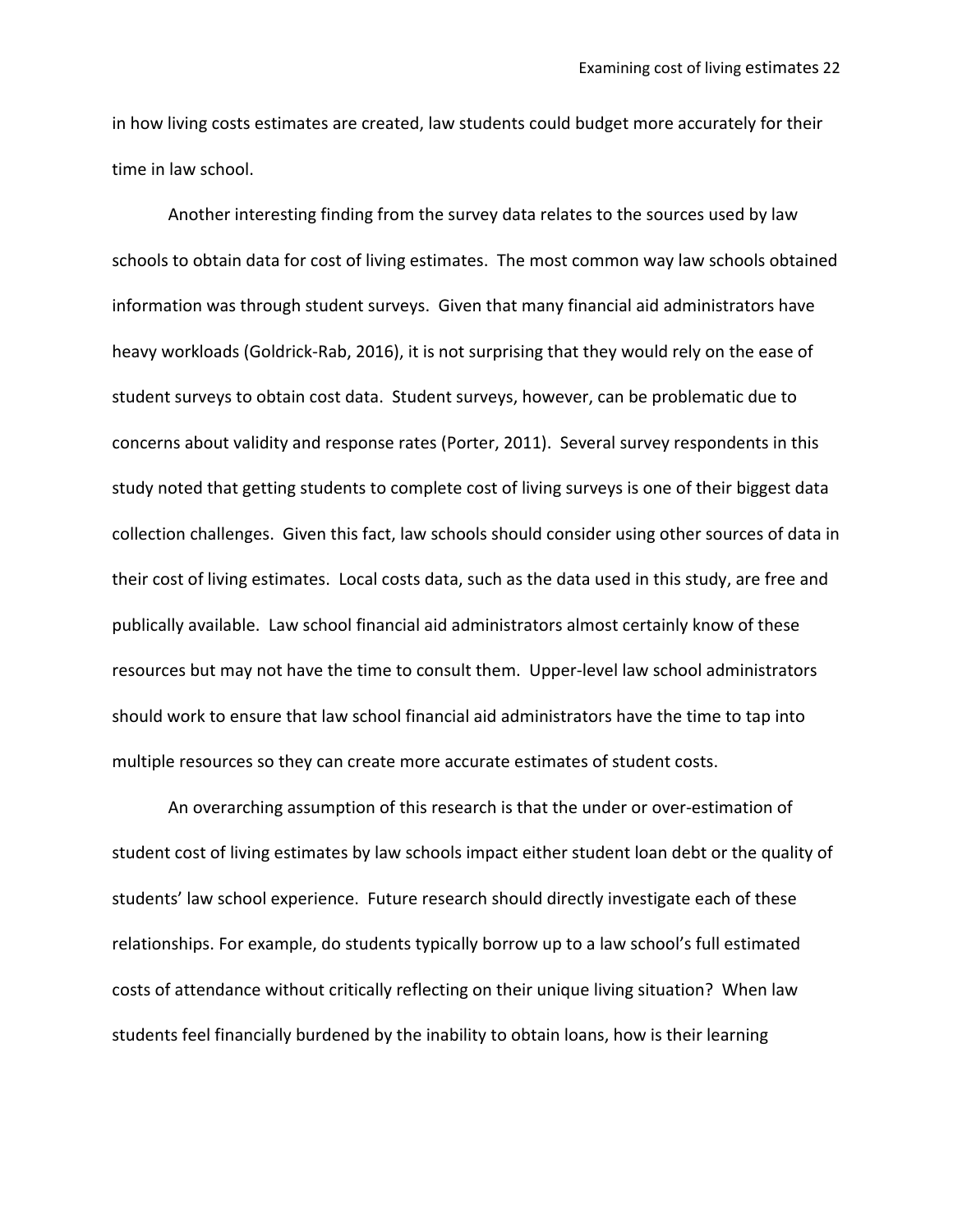affected? Answers to these and similar questions would create a better understanding of the need for research on law school cost of living estimations.

Future research might also use qualitative methods to investigate the process used by law schools to create cost of living estimates. While the survey developed for this study offers a glimpse into the process, it fails to provide rich data on how administrators experience setting cost of living estimates. Continued research might uncover further challenges and circumstances faced by administrators in charge of setting law school cost of living estimates.

The goal of this study was to bring attention to an often overlooked and understudied aspect of law student costs. Cost of living estimates have the potential to influence the student experience before, during, and after law school. Therefore, law schools should make every effort to ensure that their estimates are as accurate as possible. Similar to work from Kelchen et al. (2017) that focused on undergraduate cost of living estimates, the findings of this study suggest that at many law schools, there is a disparity between published cost of living estimates and living estimates calculated using local costs data. Given the autonomy law schools have in setting their cost of living estimates, these disparities are not entirely surprising. The suggestion here is not that published law school cost of living estimates are wrong or purposely fabricated by administrators. Instead, the hope is that law schools will use this study to initiate a reexamination of the processes, strategies, and data used in the estimation process. Legal training is a significant financial investment. While the total costs of that investment will differ for each student, law schools should provide students with a thoroughly investigated starting point for planning how much they might spend on various expenses while in school.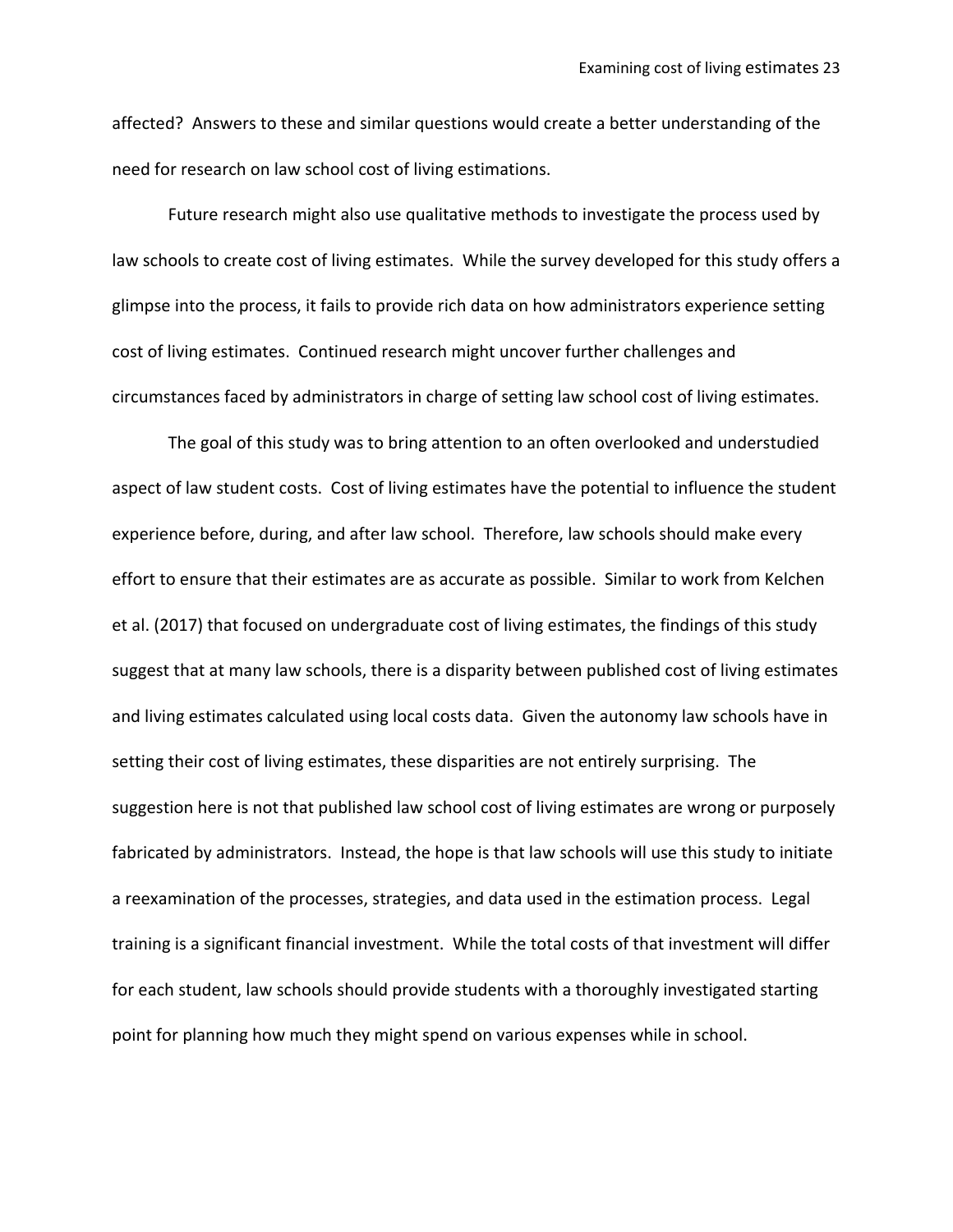Table 1: Cost of living allowance components from the National Association of Financial Aid

Administrators (NASFAA) and data sources used for my estimation of student living costs.

| NASFAA Cost of                     | Data used for my estimation of                                                                                                                                                                                                                                                                                               |
|------------------------------------|------------------------------------------------------------------------------------------------------------------------------------------------------------------------------------------------------------------------------------------------------------------------------------------------------------------------------|
| Living Component                   | student living and sources                                                                                                                                                                                                                                                                                                   |
|                                    | Median rent for zero- and two-bedroom apartments. Source: United<br>States Department of Housing and Urban Development (2018).                                                                                                                                                                                               |
| Room                               | Nine-Month Expenditures on electricity and water/public services for<br>a person under age 25. Source: U.S. Bureau of Labor Statistics<br>Consumer Expenditure Survey (2019).                                                                                                                                                |
|                                    | Average monthly rental insurance. Source: Insurance Information<br>Institute (n.d.).                                                                                                                                                                                                                                         |
| <b>Board</b>                       | Monthly costs of food at home for individuals age 19-50 on a low cost<br>plan. Source: United States Department of Agriculture (2018).                                                                                                                                                                                       |
| Transportation                     | Nine-month expenditures on gasoline, other fuels, and motor oil, car<br>maintenance and repairs, and vehicle insurance for a person under<br>age 25. Source: U.S. Bureau of Labor Statistics Consumer Expenditure<br>Survey (2019).                                                                                          |
| <b>Health Insurance</b>            | Average monthly health insurance premium for individuals on bronze<br>premium plan. Source: Kaiser Family Foundation (2021).                                                                                                                                                                                                 |
| Books and<br><b>Supplies</b>       | Estimated books and supplies costs published by each law school.<br>Source AccessLex Institute (n.d.).                                                                                                                                                                                                                       |
| Miscellaneous<br>Personal Expenses | Nine-Month Expenditures on apparel, footwear, laundry/cleaning<br>supplies, personal care products and services, cellular phone service,<br>entertainment fees/admissions, and other miscellaneous<br>expenditures for a person under age 25. Source: U.S. Bureau of Labor<br>Statistics Consumer Expenditure Survey (2019). |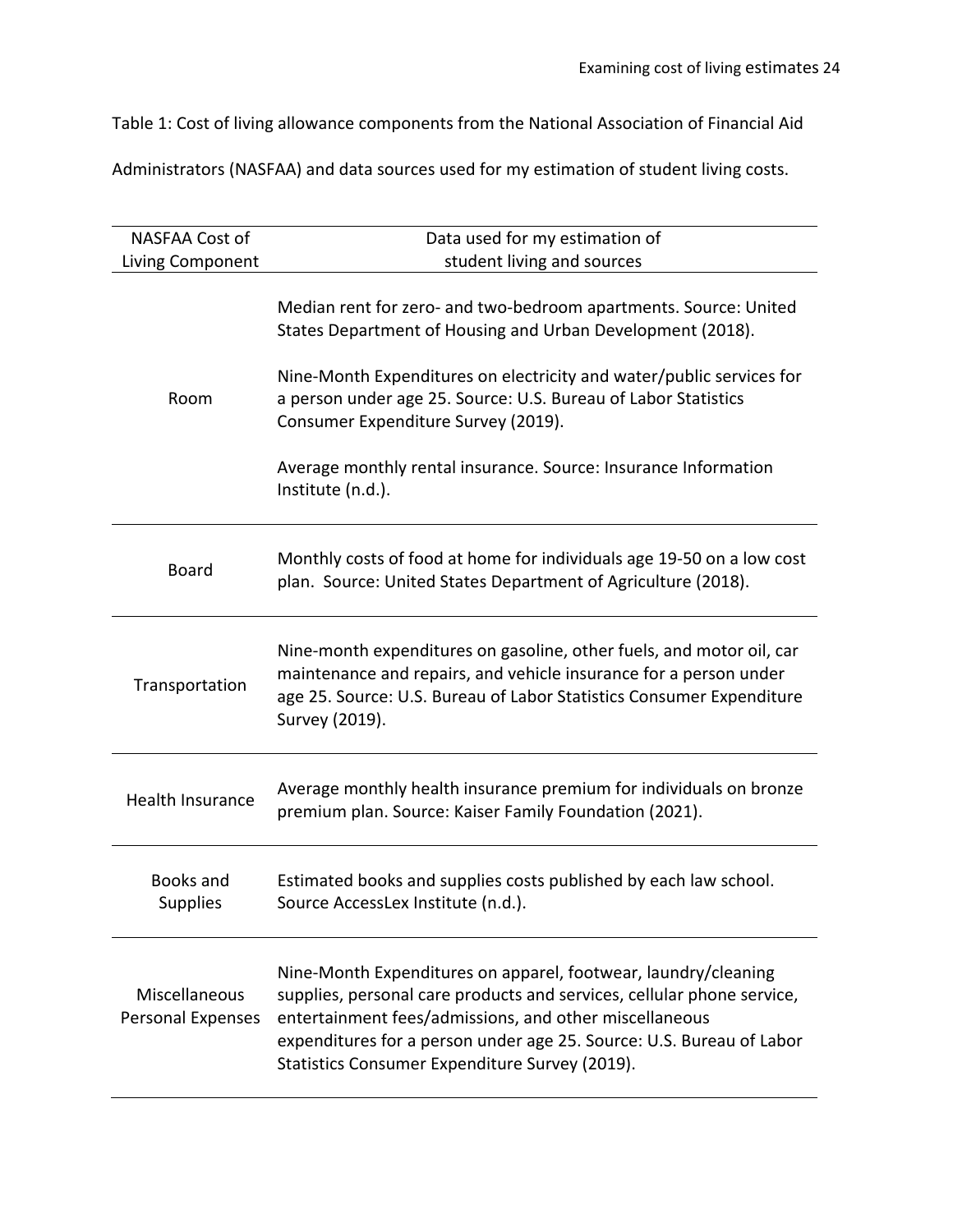| <b>Variable</b>                                                       | Mean                           | <b>Standard</b><br><b>Deviation</b> | Range              |
|-----------------------------------------------------------------------|--------------------------------|-------------------------------------|--------------------|
| Difference reported and my estimate<br>for students living alone (%)  | 5.18                           | 17.91                               | $-51.99 - 48.86$   |
| Difference reported and my estimate<br>for students with roommate (5) | 19.30                          | 16.93                               | $-33.13 - 57.92$   |
| <b>Enrollment Size</b>                                                | 558                            | 290.84                              | 146 - 2013         |
| Acceptance rate (%)                                                   | 45.73                          | 14.77                               | $6.85 - 86.13$     |
| Tuition & Fees (\$)                                                   | 44,133                         | 9,530                               | 24,030 -<br>67,564 |
| Racial Minority (%)                                                   | 35.64                          | 15.46                               | $6.52 - 98.79$     |
| Cost of living index                                                  | 120.53                         | 35.44                               | 88.4 - 284.1       |
| <b>Variable</b>                                                       | Frequency (%)                  |                                     |                    |
|                                                                       | Public: 43%                    |                                     |                    |
| Control                                                               | Private Not for Profit:<br>55% |                                     |                    |
|                                                                       | Private for-Profit: 2%         |                                     |                    |
|                                                                       | New England: 8%                |                                     |                    |
|                                                                       | Mideast: 18%                   |                                     |                    |
|                                                                       | Great Lakes: 14%               |                                     |                    |
| Region                                                                | Plains: 8%                     |                                     |                    |
|                                                                       | Southeast: 27%                 |                                     |                    |
|                                                                       | Southwest: 8%                  |                                     |                    |
|                                                                       |                                |                                     |                    |

Table 2: Summary Statistics for Variables used in Regression Models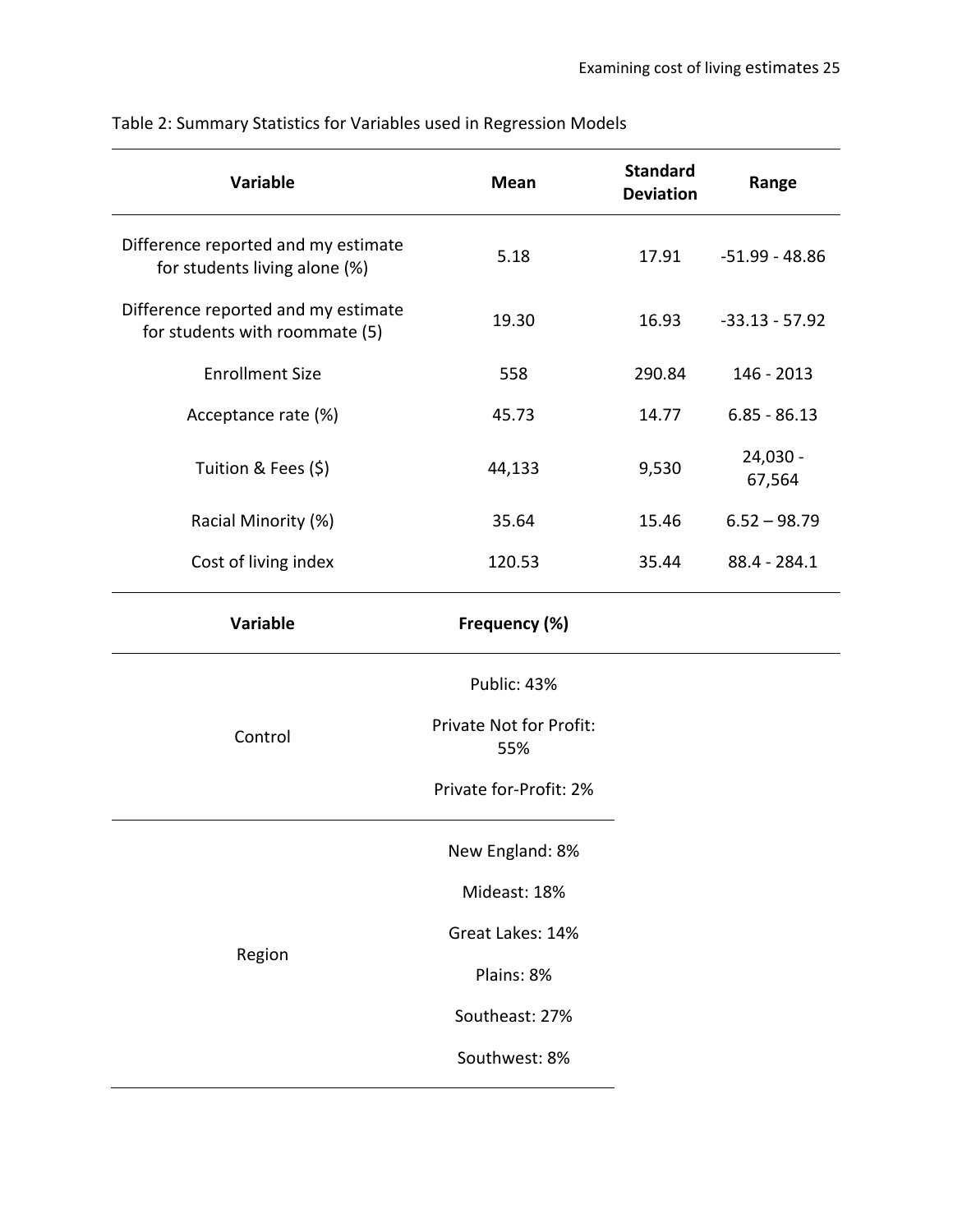Rocky Mountains: 4%

Far West: 14%

Table 3: Comparison of published law school cost of living estimates with my estimates of

student 9-month living costs

| <b>Assuming students live alone</b>                                                               |      |  |
|---------------------------------------------------------------------------------------------------|------|--|
| Percent (%) of law schools with published estimates 20%<br>or more higher than my estimates       | 19.4 |  |
| Percent (%) of law schools with published estimates<br>between 10% & 20% higher than my estimates | 21.9 |  |
| Percent (%) of law schools with published estimates<br>within 10% of my estimates                 | 41.3 |  |
| Percent (%) of law schools with published estimates 10%<br>& 20% lower than my estimates          | 7.1  |  |
| Percent (%) of law schools with published estimates 20%<br>or more lower than my estimates        | 10.2 |  |
| Assuming students live with roommate                                                              |      |  |
| Percent (%) of law schools with published estimates 20%<br>or more higher than my estimates       | 51.5 |  |
| Percent (%) of law schools with published estimates<br>between 10% & 20% higher than my estimates | 23.4 |  |
| Percent (%) of law schools with published estimates<br>within 10% of my estimates                 | 17.9 |  |
| Percent (%) of law schools with published estimates 10%<br>& 20% lower than my estimates          | 5.1  |  |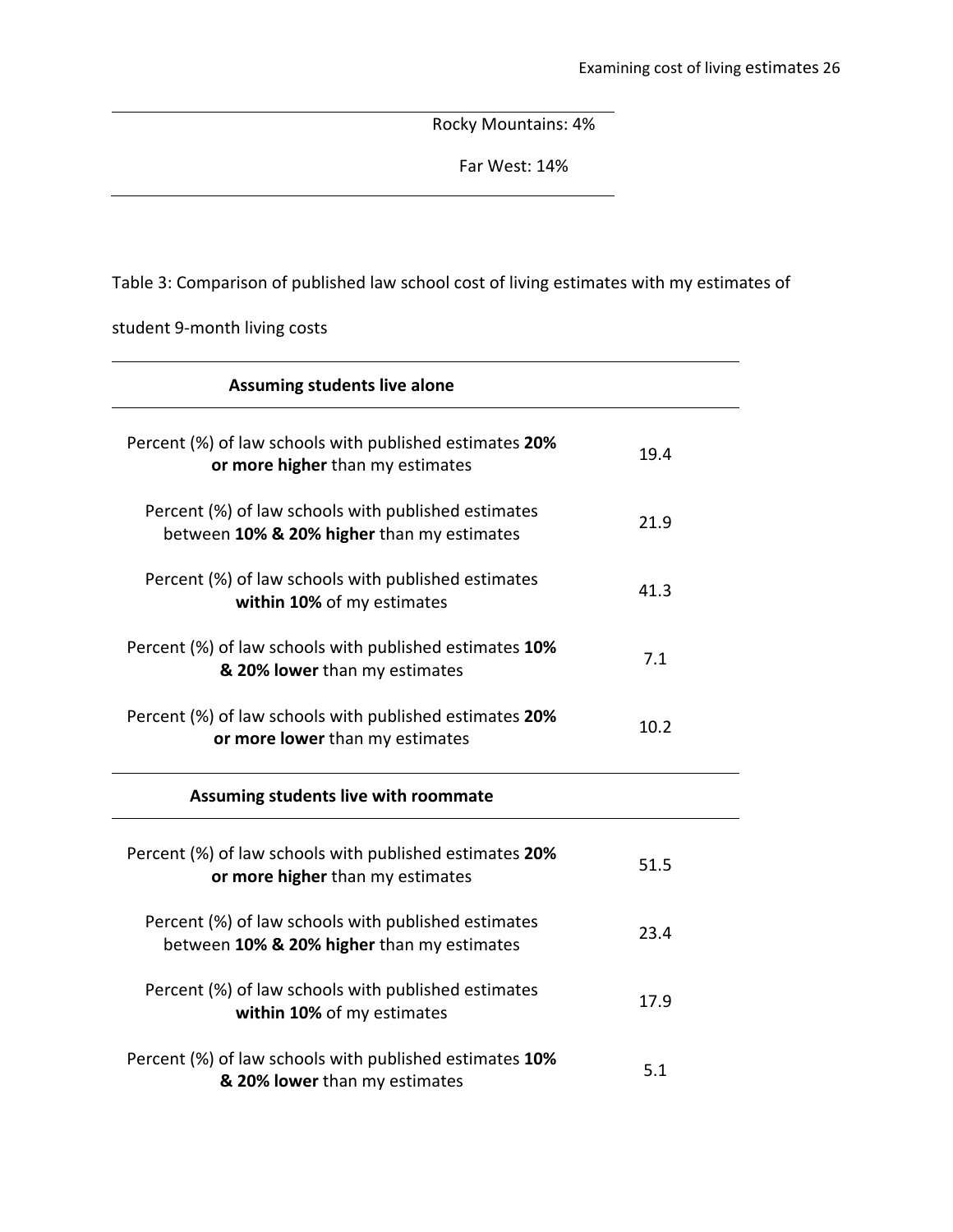Percent (%) of law schools with published estimates **20% or law schools with published estimates 20%** 

Table 4: Regression results explaining how characteristics are associated with differences

between published law school cost of living estimates and my estimates of student living costs

|                                | Assuming<br>student lives<br>alone | Assuming a<br>student has a<br>roommate |
|--------------------------------|------------------------------------|-----------------------------------------|
| Variable                       | Coefficient<br>(Standard Error)    | Coefficient<br>(Standard Error)         |
| Control-Private not for profit | $7.80**$<br>(2.40)                 | $8.11***$<br>(2.33)                     |
| Control-Private for-profit     | 15.55***<br>(3.17)                 | $16.10***$<br>(3.22)                    |
| Region-Mideast                 | 4.33<br>(5.16)                     | 4.47<br>(5.05)                          |
| <b>Region-Great Lakes</b>      | $12.21*$<br>(5.58)                 | 9.80<br>(5.31)                          |
| Region-Plains                  | 2.54<br>(5.66)                     | $-1.23$<br>(5.57)                       |
| Region-Southeast               | 8.67<br>(5.54)                     | 7.31<br>(5.37)                          |
| Region-Southwest               | 4.54<br>(7.25)                     | 0.74<br>(7.06)                          |
| <b>Region-Rocky Mountains</b>  | 0.31<br>(6.46)                     | $-1.00$<br>(6.37)                       |
| <b>Region-Far West</b>         | 11.19<br>(5.99)                    | 8.79<br>(5.69)                          |
| <b>Enrollment Size</b>         | $-0.0001$<br>(0.00)                | 0.003<br>(0.00)                         |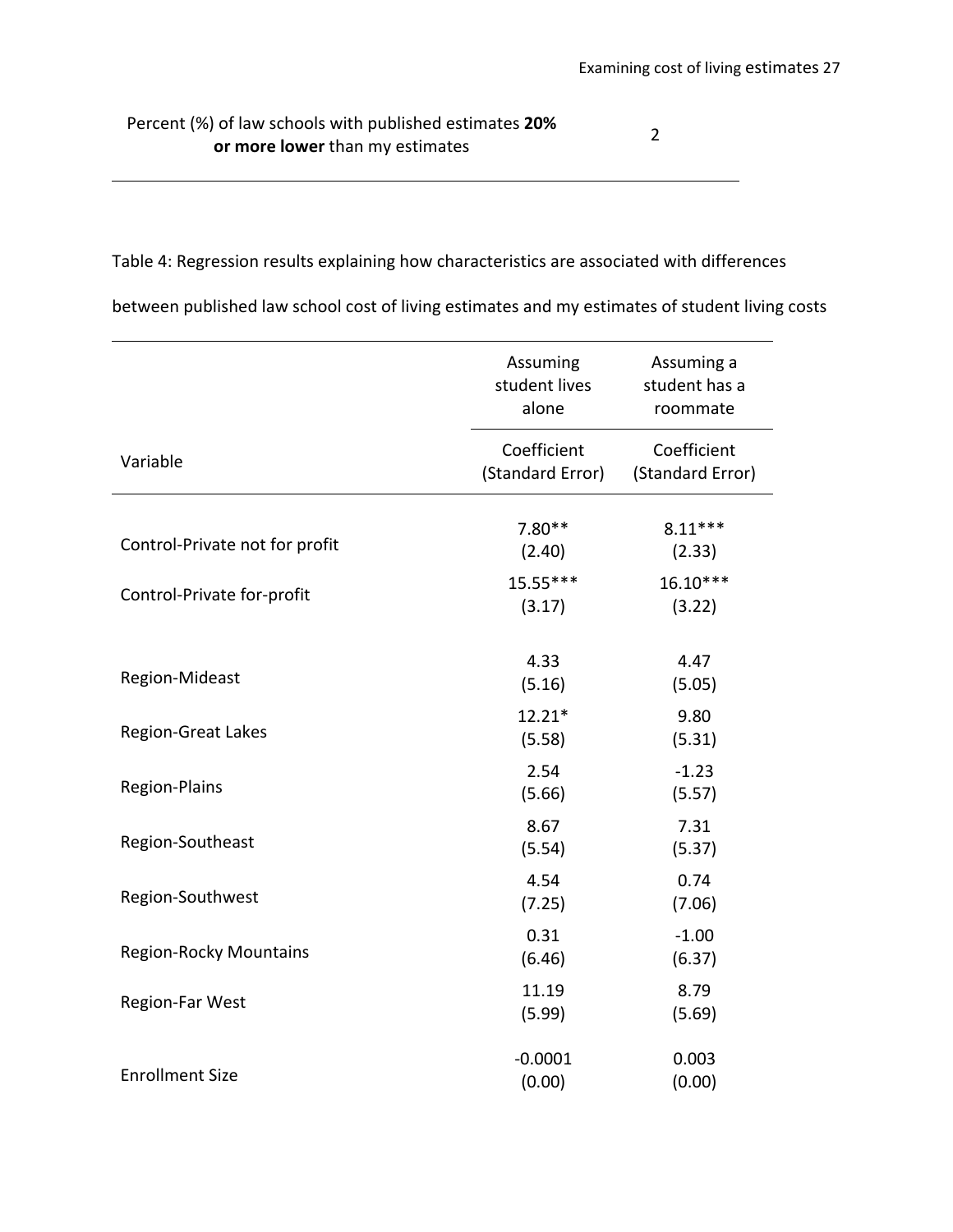| <b>Acceptance Rate</b> | $-0.17$<br>(0.09)    | $-0.21*$<br>(0.09)   |
|------------------------|----------------------|----------------------|
| Tuition & Fees         | $-0.00$<br>(0.00)    | $-0.00$<br>(0.00)    |
| <b>Racial Minority</b> | $0.23**$<br>(0.09)   | $0.26**$<br>(0.08)   |
| Cost of Living Index   | $-0.33***$<br>(0.05) | $-0.31***$<br>(0.04) |
| Constant               | 36.45**<br>(13.23)   | 51.09***<br>(12.51)  |
| Number of law schools  | 196                  | 196                  |
| Number of counties     | 145                  | 145                  |
| R-Squared              | .469                 | .445                 |
|                        |                      |                      |

Table 5: Commonly used sources for obtaining information for law school cost of living

# estimates

| Cost of living component | Most commonly consulted sources of information from<br>survey respondents                                                                                                                        |
|--------------------------|--------------------------------------------------------------------------------------------------------------------------------------------------------------------------------------------------|
| Room                     | Institutional survey of current law students<br>On-campus housing officials<br>Off-campus housing representatives (landlords,<br>$\bullet$<br>realtors, et.)                                     |
| Board                    | Institutional survey of current law students<br>On-campus meal plan costs<br>٠<br>U.S. Bureau of Labor Statistics Consumer<br>$\bullet$<br><b>Expenditure Data</b>                               |
| Transporation            | Institutional survey of current law students<br>$\bullet$<br>Federal government set mileage allowances for<br>$\bullet$<br>travel<br>State or local public transportation cost data<br>$\bullet$ |
| Books & Supplies         | Institutional survey of current law students                                                                                                                                                     |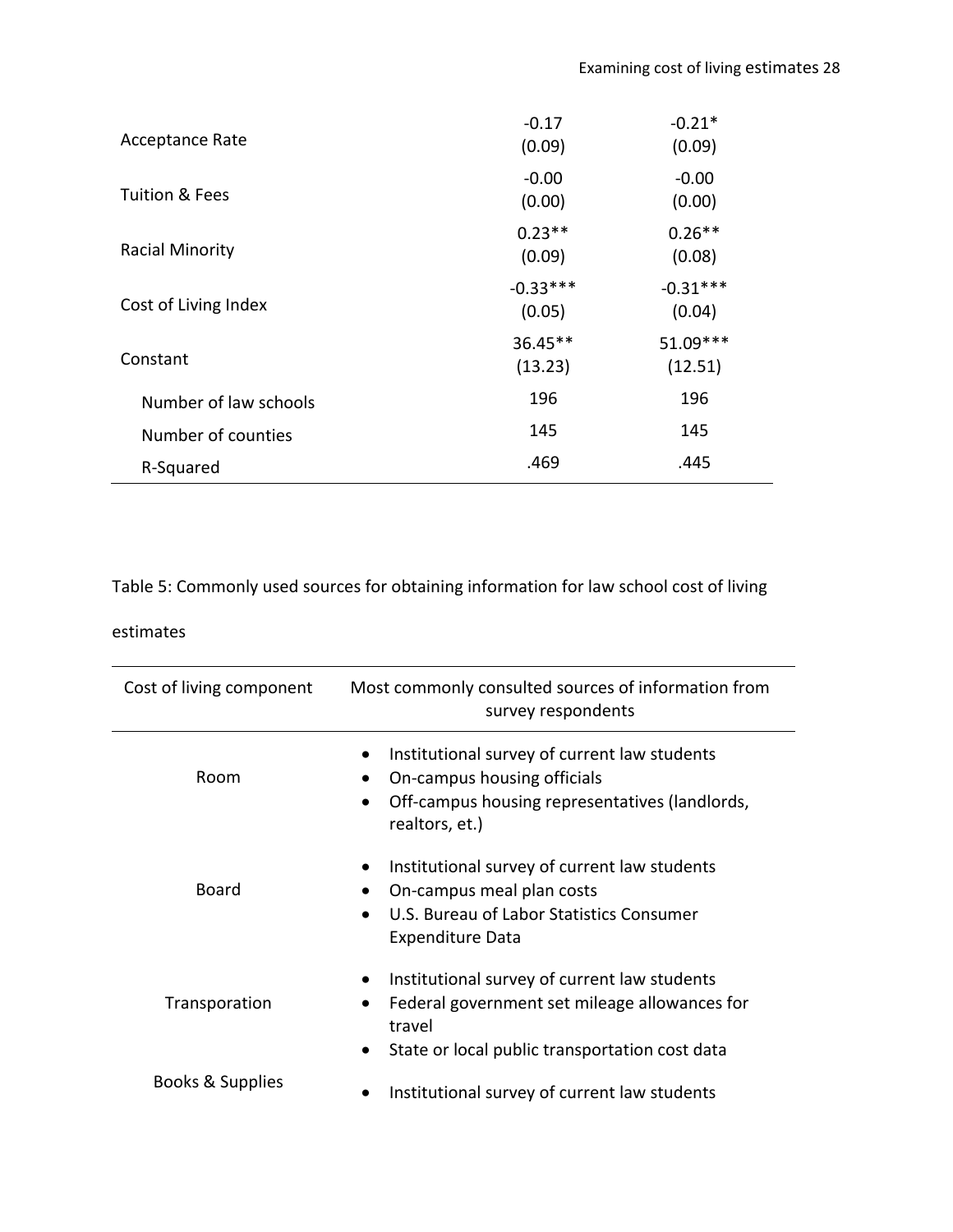- Consultation with campus book store representatives
- Reviews of law school course syllabi
- Institutional survey of current law students
- College board living expense budget data
- U.S. Bureau of Labor Statistics Consumer Expenditure Data

Miscellaneous Costs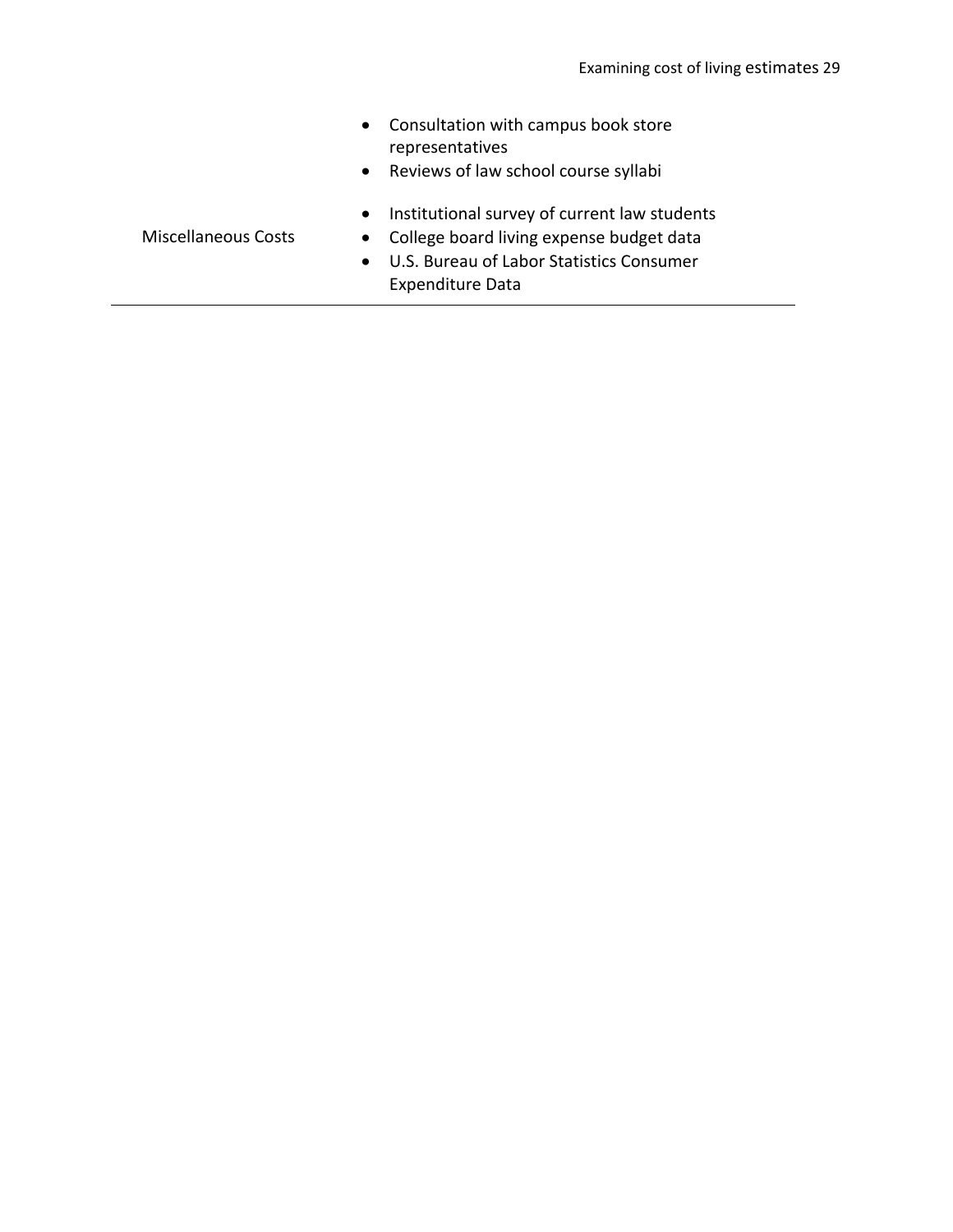# Bibliography

*2018-2019 Federal Student Aid Handbook*. (2019). Retrieved from

[https://fsapartners.ed.gov/knowledge-center/library/handbooks-manuals-or-](https://fsapartners.ed.gov/knowledge-center/library/handbooks-manuals-or-guides/2019-06-25/complete-2018-2019-federal-student-aid-handbook-active-index)

[guides/2019-06-25/complete-2018-2019-federal-student-aid-handbook-active-index](https://fsapartners.ed.gov/knowledge-center/library/handbooks-manuals-or-guides/2019-06-25/complete-2018-2019-federal-student-aid-handbook-active-index)

AccessLex Institute. (2020). *AccessLex Research Priorities*. Retrieved from

<https://www.accesslex.org/research-and-data>

AccessLex Institute. (n.d.). Student Loan Calculator. Retrieved from

[https://www.accesslex.org/tools-and-resources/student-loan-calculator.](https://www.accesslex.org/tools-and-resources/student-loan-calculator)

American Bar Association. (2020). *ABA Profile of the Legal Profession*. Retrieved from

[https://www.americanbar.org/content/dam/aba/administrative/news/2020/07/potlp2](https://www.americanbar.org/content/dam/aba/administrative/news/2020/07/potlp2020.pdf) [020.pdf](https://www.americanbar.org/content/dam/aba/administrative/news/2020/07/potlp2020.pdf)

- Amir, A. M., Auzair, S. M., Maelah, R., & Ahmad, A. (2016). Pricing for higher education institutions: a value-based approach. *International Journal of Educational Management, 30*, 929-940.
- Byrne, J. (2021, January 28). The Law School Debt Challenge: Where The Debt Burden Exceeds \$150K. *Tipping the Scales*. Retrieved from [https://tippingthescales.com/2021/01/the](https://tippingthescales.com/2021/01/the-law-school-debt-challenge-where-the-debt-burden-exceeds-150k/)[law-school-debt-challenge-where-the-debt-burden-exceeds-150k/](https://tippingthescales.com/2021/01/the-law-school-debt-challenge-where-the-debt-burden-exceeds-150k/)
- Edwards, P. (1996). The Culture of Success: Improving the Academic Success Opportunities for Multicultural Students in Law School. *New England Law Review, 31*, 739-768.
- Goldrick-Rab, S. (2016). *Paying the price: College costs, financial aid, and the betrayal of the American dream*: University of Chicago Press.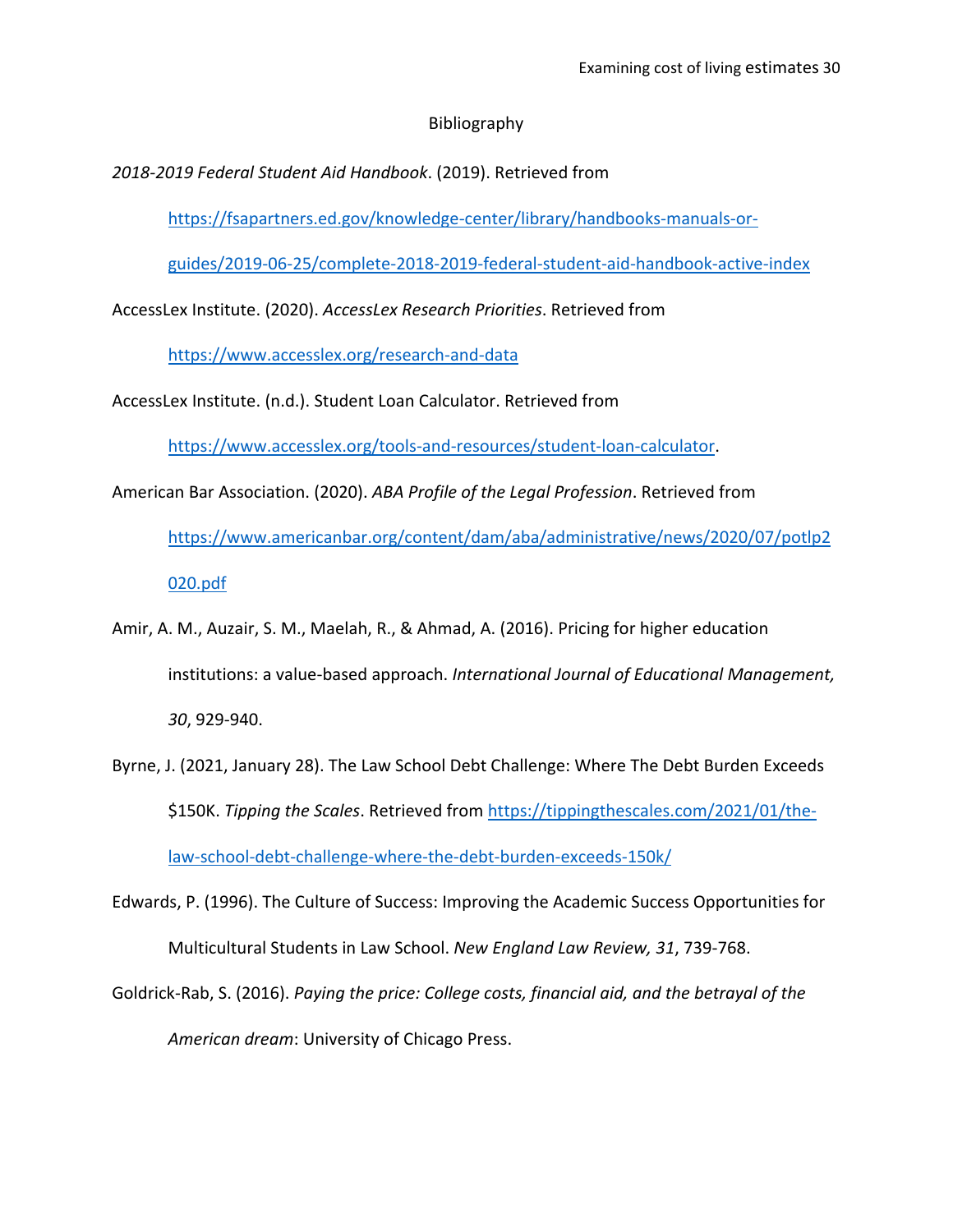Hanson, M. (2021). Average Law School Debt. Retrieved from

<https://educationdata.org/average-law-school-debt>

Insurance Information Institute. (n.d.). Average Premiums For Homeowners And Renters

Insurance By State. Retrieved from [https://www.iii.org/fact-statistic/facts-statistics-](https://www.iii.org/fact-statistic/facts-statistics-homeowners-and-renters-insurance#Expenditures%20for%20homeowners%20and%20renters%20insurance)

[homeowners-and-renters-](https://www.iii.org/fact-statistic/facts-statistics-homeowners-and-renters-insurance#Expenditures%20for%20homeowners%20and%20renters%20insurance)

[insurance#Expenditures%20for%20homeowners%20and%20renters%20insurance](https://www.iii.org/fact-statistic/facts-statistics-homeowners-and-renters-insurance#Expenditures%20for%20homeowners%20and%20renters%20insurance)

Kaiser Family Foundation. (2021). Average Marketplace Premiums by Metal Tier, 2018-2021.

Retrieved from [https://www.kff.org/health-reform/state-indicator/average-](https://www.kff.org/health-reform/state-indicator/average-marketplace-premiums-by-metal-tier/?currentTimeframe=0&sortModel=%7B%22colId%22:%22Location%22,%22sort%22:%22asc%22%7D)

[marketplace-premiums-by-metal-](https://www.kff.org/health-reform/state-indicator/average-marketplace-premiums-by-metal-tier/?currentTimeframe=0&sortModel=%7B%22colId%22:%22Location%22,%22sort%22:%22asc%22%7D)

[tier/?currentTimeframe=0&sortModel=%7B%22colId%22:%22Location%22,%22sort%22](https://www.kff.org/health-reform/state-indicator/average-marketplace-premiums-by-metal-tier/?currentTimeframe=0&sortModel=%7B%22colId%22:%22Location%22,%22sort%22:%22asc%22%7D) [:%22asc%22%7D](https://www.kff.org/health-reform/state-indicator/average-marketplace-premiums-by-metal-tier/?currentTimeframe=0&sortModel=%7B%22colId%22:%22Location%22,%22sort%22:%22asc%22%7D)

Kelchen, R., Goldrick-Rab, S., & Hosch, B. (2017). The costs of college attendance: Examining variation and consistency in institutional living cost allowances. *The Journal of Higher Education, 88*, 947-971. doi[:https://doi.org/10.1080/00221546.2016.1272092](https://doi.org/10.1080/00221546.2016.1272092)

Law School Transparency. (2020). *Law School Costs* [Data set]. Retrieved from:

[https://data.lawschooltransparency.com/costs/tuition/#](https://data.lawschooltransparency.com/costs/tuition/)

Li, A. (2018). *Dollars and Sense: Student Price Sensitivity to Law School Tuition* (AccessLex Institute Research Paper No. 18-09,). Retrieved from

[https://papers.ssrn.com/sol3/papers.cfm?abstract\\_id=3216204](https://papers.ssrn.com/sol3/papers.cfm?abstract_id=3216204)

Maelah, R., Amir, A. M., Ahmad, A., & Auzair, S. M. (2012). Pricing for educational programmes at institutes of higher learning. *International Journal of Education Economics and Development, 3*(3), 264-287.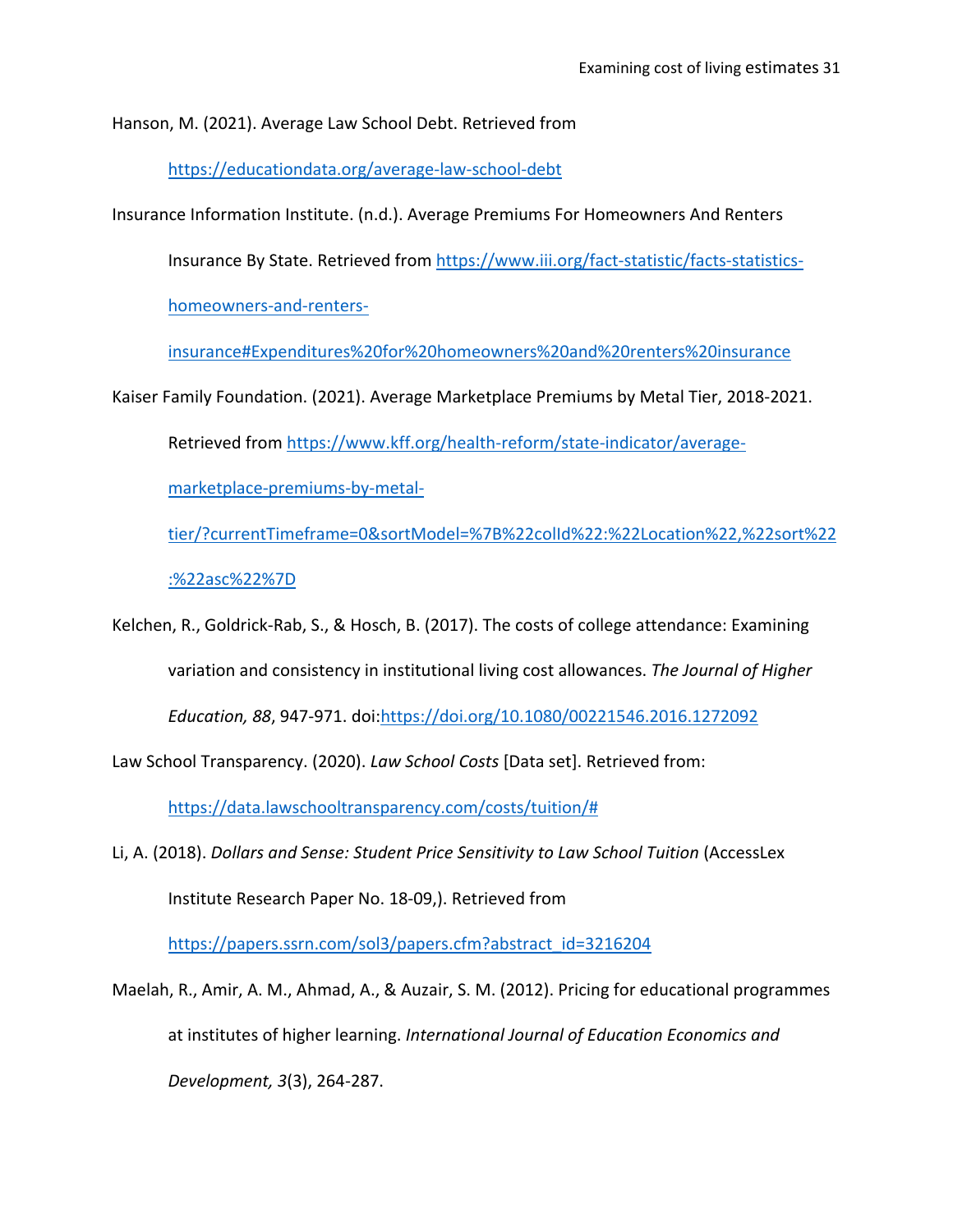Matasar, R. A. (2010). The Viability of the Law Degree: Cost, Value, and Intrinsic Worth Symposium: The Future of Legal Education. *Iowa Law Review*(5), 1579-1628. Retrieved from<https://heinonline.org/HOL/P?h=hein.journals/ilr96&i=1589>

- McDonough, P. M., & Calderone, S. (2006). The meaning of money: Perceptual differences between college counselors and low-income families about college costs and financial aid. *American Behavioral Scientist, 49*(12), 1703-1718.
- NASFAA. (2018). *Developing the Cost of Attendance: Monograph 24*. Retrieved from [https://www.nasfaa.org/MyAccount/LogOn?returnUrl=%2fuploads%2fdocuments%2fm](https://www.nasfaa.org/MyAccount/LogOn?returnUrl=%2fuploads%2fdocuments%2fmonograph24_7th.pdf) [onograph24\\_7th.pdf](https://www.nasfaa.org/MyAccount/LogOn?returnUrl=%2fuploads%2fdocuments%2fmonograph24_7th.pdf)
- Porter, S. R. (2011). Do college student surveys have any validity? *The Review of Higher Education, 35*(1), 45-76.
- Ryan, C. (2020). *Paying for Law School: Law Student Loan Indebtedness and Career Choices*. Roger Williams Univ. Legal Studies Paper No. 198. Retrieved from

<https://ssrn.com/abstract=3527863>

Ryan Jr, C. J. (2021). Paying for Law School: Law Student Loan Indebtedness and Career Choices. *University of Illinois Law Review*, 97-138.

Seltzer, R. (2017, March 23). Turning Down Top Choices. *Inside Higher Ed*. Retrieved from [https://www.insidehighered.com/news/2017/03/23/study-shows-how-price-sensitive](https://www.insidehighered.com/news/2017/03/23/study-shows-how-price-sensitive-students-are-selecting-colleges)[students-are-selecting-colleges](https://www.insidehighered.com/news/2017/03/23/study-shows-how-price-sensitive-students-are-selecting-colleges)

Tamanaha, B. Z. (2013). Is Law School Worth the Cost? *Journal of Legal Education, 63*(2), 173- 188. Retrieved from<www.jstor.org/stable/42894337>